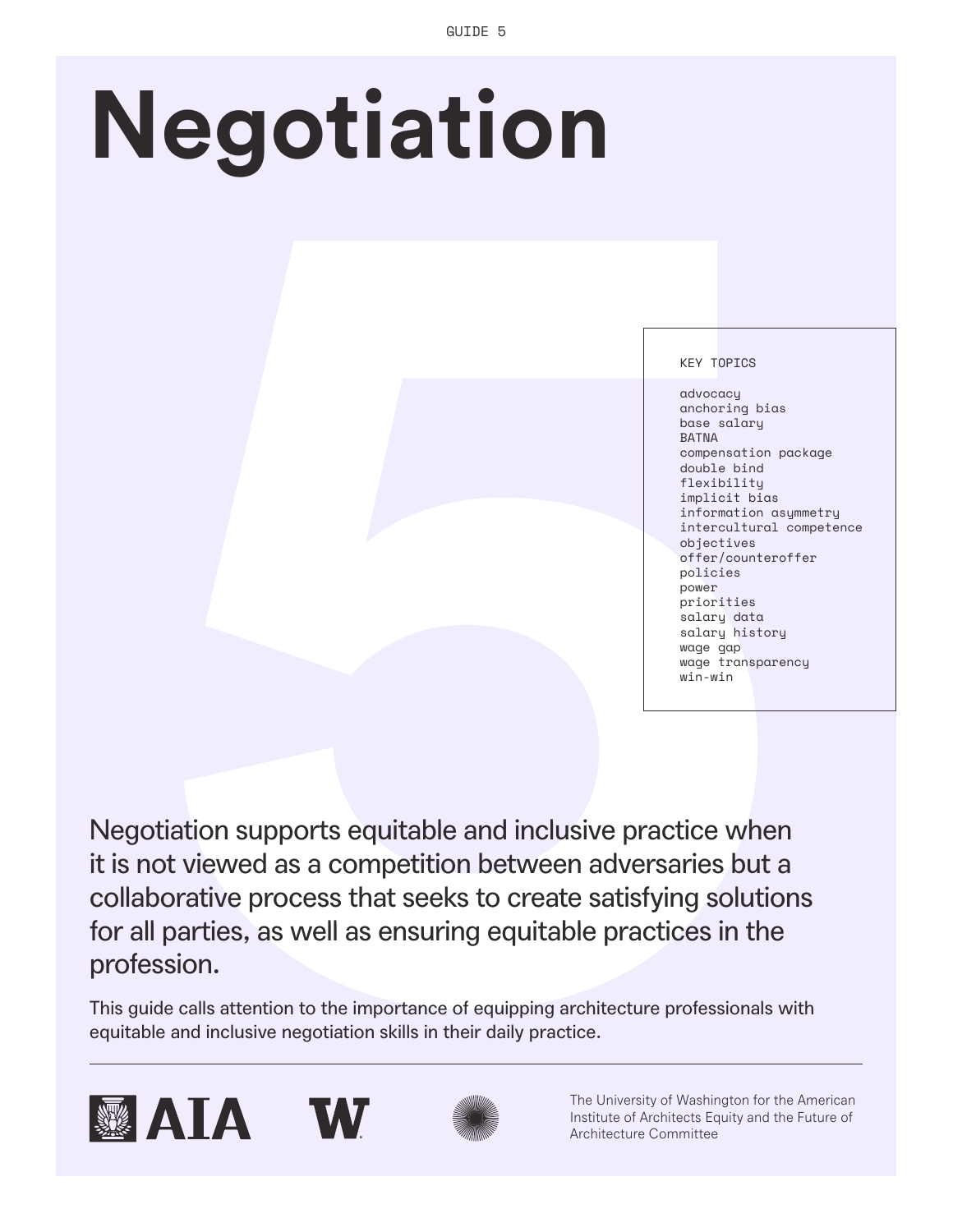# **What is negotiation about?**

Negotiation is back-and-forth communication designed to reach an agreement when you and the other side have some interests that are shared and others that are opposed.<sup>1</sup> There is often an assumption that negotiation is about trying to get the best deal for oneself or one's own interests without regard for the other party; however, this guide advocates "equitable negotiation," or deeply considering the interests of all parties together to reach a fair and mutually satisfying agreement.

When "agent identities" and "target identities" (see the *Intercultural Competence* guide) negotiate, agent group priorities and ways of thinking and behaving may dominate, leading to unfair outcomes; and when "outsiders," like women and people of color, try to negotiate using the traditional norms, they are often judged harshly and penalized.<sup>2</sup>

Negotiating for higher pay prior to employment is one significant type of negotiation that can contribute to equity and inclusion. Negotiations also take place often, at different points in an architect's career and for a variety of purposes, for instance, with the owner, on behalf of the building user, or to lead discussions on challenging problems, such as cost versus quality. Negotiation can take place during any one of the following situations:

- initial employment
- regular salary reviews
- promotions
- external contracts (e.g., client fees, consultants)
- · everyday workplace situations (e.g., schedule, project roles, project assignments, prioritizing project resources)
- dispute and conflict resolution (e.g., resolving differences between project team stakeholders)

It is possible to negotiate for a higher salary, a promotion, or a new work opportunity. One can also negotiate terms of employment, including:

- hours, flexible work time, telecommuting
- · vacation
- benefits (e.g., health and other types of insurance, time off, child-/eldercare)
- licensure support (e.g., time off to study, fee reimbursement, raise upon completion)
- timing of future reviews
- amount of leave
- perks (e.g., gym, childcare, pets in office)
- moving expenses
- employee assistance programs
- retirement contributions

Negotiation is not only an individual pursuit. It can also be conducted to achieve gains for one's team or company. It is a daily activity and important job skill as architects regularly have to negotiate with designers, builders, clients, public officials, and others.<sup>3</sup> Architects may sometimes take on the role of mediator in negotiations between other parties, especially contractor-client relationships and when dealing with multiparty stakeholder groups on larger projects. (The role needs to be managed carefully, since engaging in dispute mediation may create exposure to legal risk.) When negotiating as an architect on behalf of your company or your team, you can negotiate over:

- project fees, services, and scope
- contractor/consultant agreements
- · leases
- assumption of risk, insurance coverage
- reimbursable expenses
- prearranged methods for settling disagreements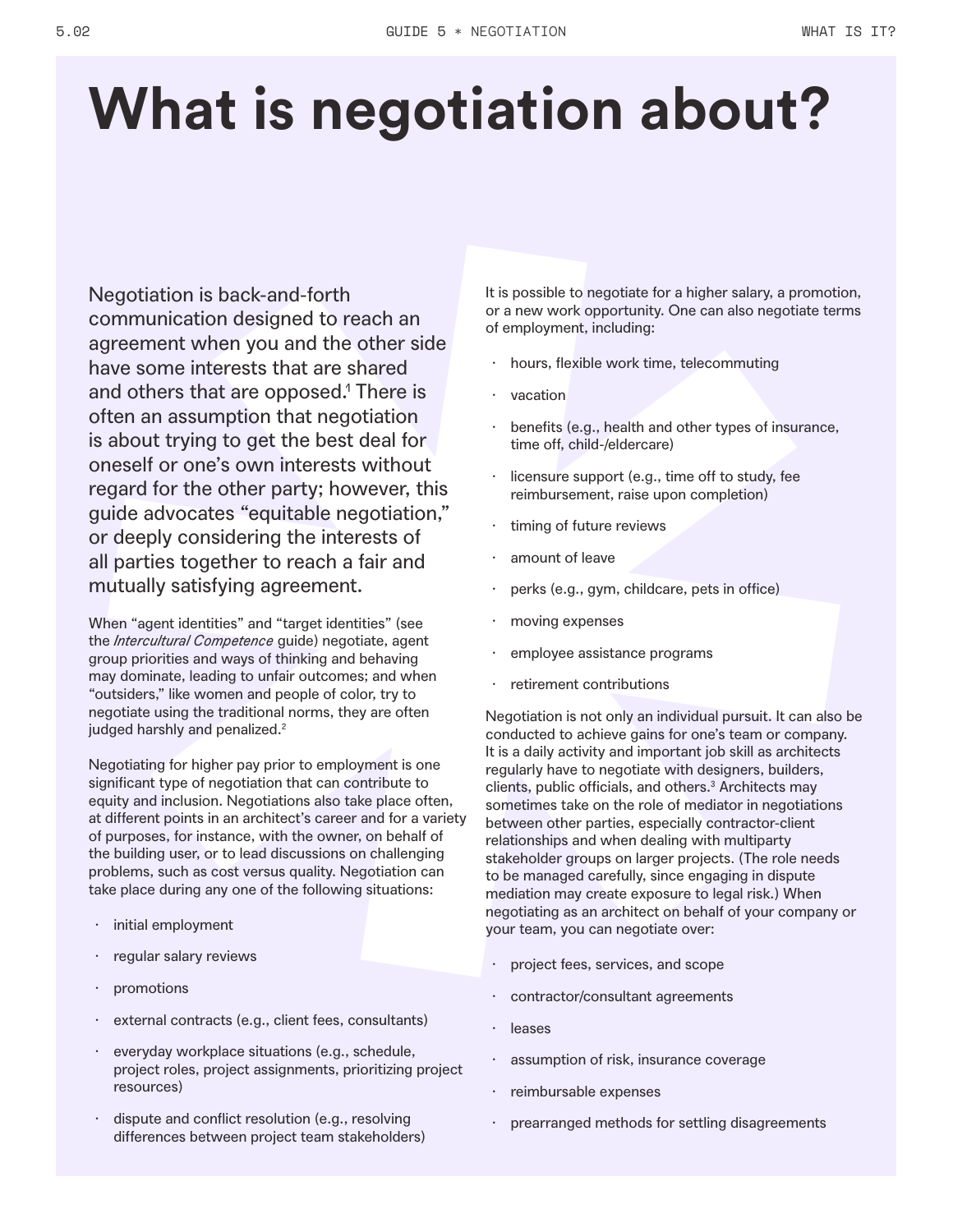These everyday negotiations with clients, contractors, managers, and peers about deadlines, schedules, assignments, distribution of labor, and priorities can, over time, establish interpersonal dynamics that have a direct impact on employees, working relationships, and project outcomes.

### **POWER AND EQUITY**

Power held by either party in the negotiating relationship can influence the outcomes of the negotiation.4 Sources of negotiation power include one's position, role, or title in the organization that confers the ability to provide raises or create negative outcomes for the other party; one's confidence or psychological power; and a lack of dependence on the outcome.<sup>5</sup> An important but sometimes less visible source of power is membership in the dominant culture. As discussed in the *Intercultural Competence* guide, whether they acknowledge or desire it, all members of a dominant group have advantages over members of non-dominant groups. Negotiations may be affected by cultural norms if the negotiating parties differ in their cultural identities. In these cases, those belonging to non-dominant groups may be at an additional disadvantage, stemming from their lack of relative power.

Identity is another source of power that gives advantage to those with agent identities. The dominating culture shifts based on the situation and the players, large-scale societal forces create consistent advantages for people with agent identities, regardless of context. In the U.S. today, there are many ways that white men experience advantages that give them a source of power when negotiating with those who have a target identity. (See *Intercultural Competence* guide for how dominant/nondominant, and agent/target identities interact.) When those from target identities negotiate, they often secure less positive results.<sup>6</sup>

Bias (implicit or explicit) based on culture or identity is another factor in negotiation. For example, people of color and women are perceived more negatively when they attempt to negotiate for salaries (see the *Compensation* guide); their requests are more likely to be overlooked; and they are disadvantaged when pursuing leadership roles.<sup>7</sup>

Negotiation is a social construct developed for specific groups and purposes. It has been traditionally a "man's game," and therefore done under white men's rules. In this context, negotiation favors certain groups and their way of thinking/behaving. Being aware of how power can manifest itself in negotiations and using power conscientiously can help create final agreements that satisfy all parties and support healthy long-term working relationships.



**DIFFERENCE IN CUMULATIVE INCOME BETWEEN A NON-NEGOTIATOR (PERSON A) AND A NEGOTIATOR (PERSON B)** Person A and B are both offered a starting salary of \$60,000. Person A accepts the offer. Person B negotiates a salary 7.6% higher (a typical result of salary negotiation). Then: Scenario 1. Person A and B each receive the same 5% increase each year. Scenario 2. B negotiates raises .5% higher each year (or 5.5%) than A. Scenario 3. B negotiates raises 1% higher (or 6%).8

# **THE NEGOTIATION GAP AND DOUBLE STANDARDS WITH GENDER AND RACE**

Negotiating is not an innate skill but one that improves with practice. However, biased social expectations and perceptions based on gender and race influence who is expected to negotiate and is encouraged to practice. (For more on the impact of social bias, see the *Intercultural Competence* guide.) For example, initiating negotiations can be a thorny process for people of color, particularly black job candidates.9 Recent studies on racial bias and negotiation found that racial bias factored into expectations and perceptions of black job seekers. All evaluators were more likely to perceive black job seekers as less likely to negotiate and, additionally, expected black applicants to negotiate less aggressively than their white counterparts. This meant that when black and white job seekers negotiated in comparable ways, evaluators viewed black job seekers as more aggressive, which, in a form of backlash, resulted in lower starting salaries.<sup>10</sup>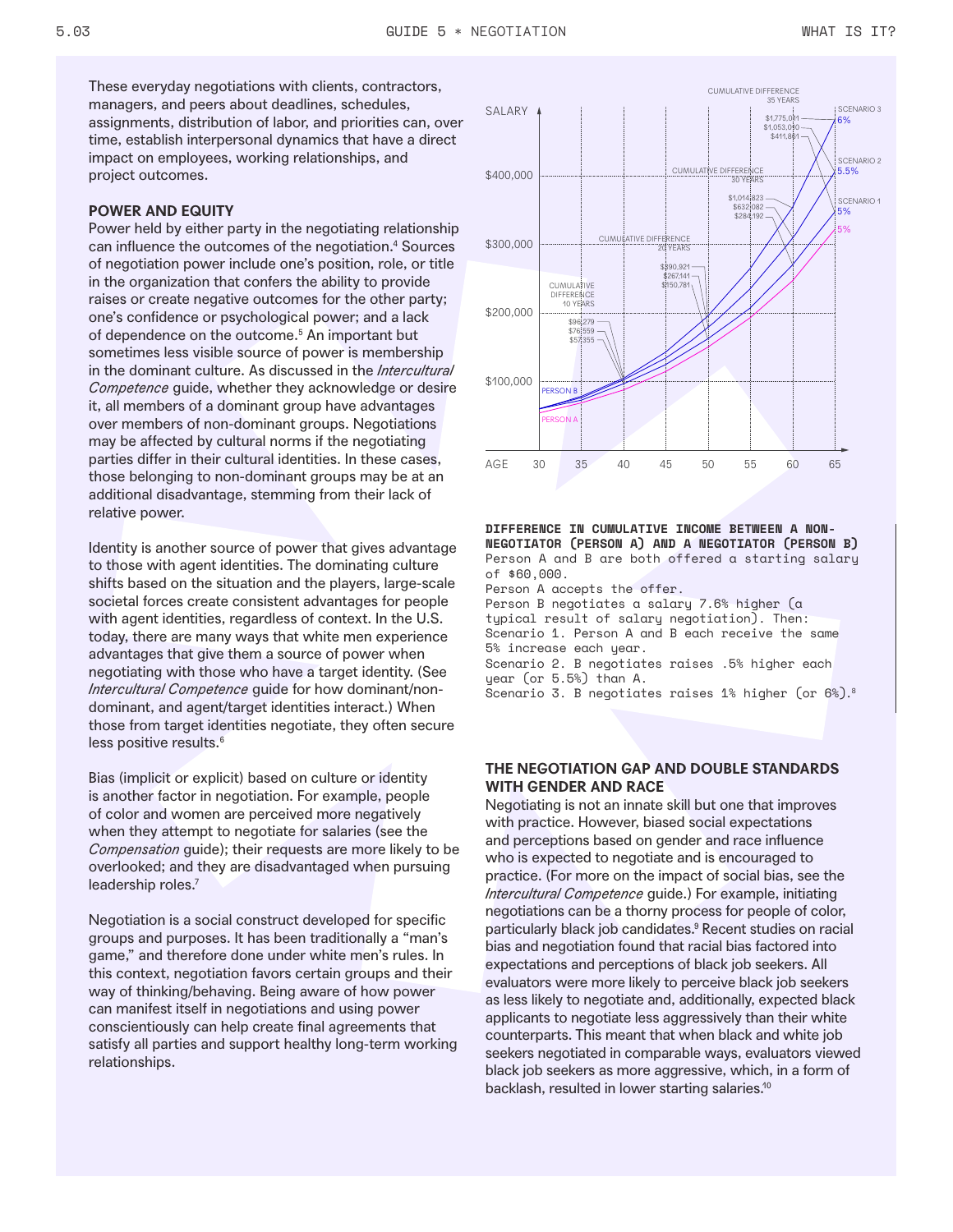Similarly, while women in architecture tend to initiate negotiations for higher pay more often, women who negotiate—possibly from a lower starting offer—end up with lower salaries than their male counterparts.<sup>11</sup> Women are also more hesitant to negotiate when the evaluator is a man.<sup>12</sup> Research on expectations of feminine modesty, gender, and leadership has shown that when women do attempt to negotiate in ways deemed "masculine" (e.g., authoritative, direct), they tend to be evaluated harshly and seen as competent but not likeable or hirable.13 This dynamic has also appeared in social and behavioral experiments, in which men were found to penalize women more often than men during compensation negotiations; men also preferred to work with women who accepted initial compensation offers rather than countering.14 Current and future architects will benefit from a deeper understanding of the nature and role of negotiation in their profession, as well as from learning and improving their skills on effective negotiation. Engaging in equitable negotiation builds on skills and tools of adaptation discussed in the *Intercultural Competence* guide: identifying one's goals and objectives, deeply appreciating and understanding the objectives of the other parties, and finding ways to effectively bridge those differences.

Approached in this way, architects can not only negotiate on their pay and promotions but can also be effective engaging clients, contractors, and officials who participate in building projects.<sup>15</sup> At the same time, firms and the profession need to offer more education in and opportunities to practice negotiation. Firms can support the profession by explicitly learning about and addressing the impact of systemic racism and sexism and individual biases to remove them from the negotiation process.

> "If you're going to get a new job or ask for a raise, talk to all the men you know first, whether or not they're not in architecture, because they'll give you a number at least 30% more than you thought you were going to ask for. And then ask for it. I never thought I'd have the balls to do it, it felt like an outrageous number. And though they countered with little less, it was still a lot more than I would originally have asked for. I talked to my female friends for a sanity check, but I went with the guys' number, and it worked."

> > Associate at Large Government Firm, Indo-American, Female, 31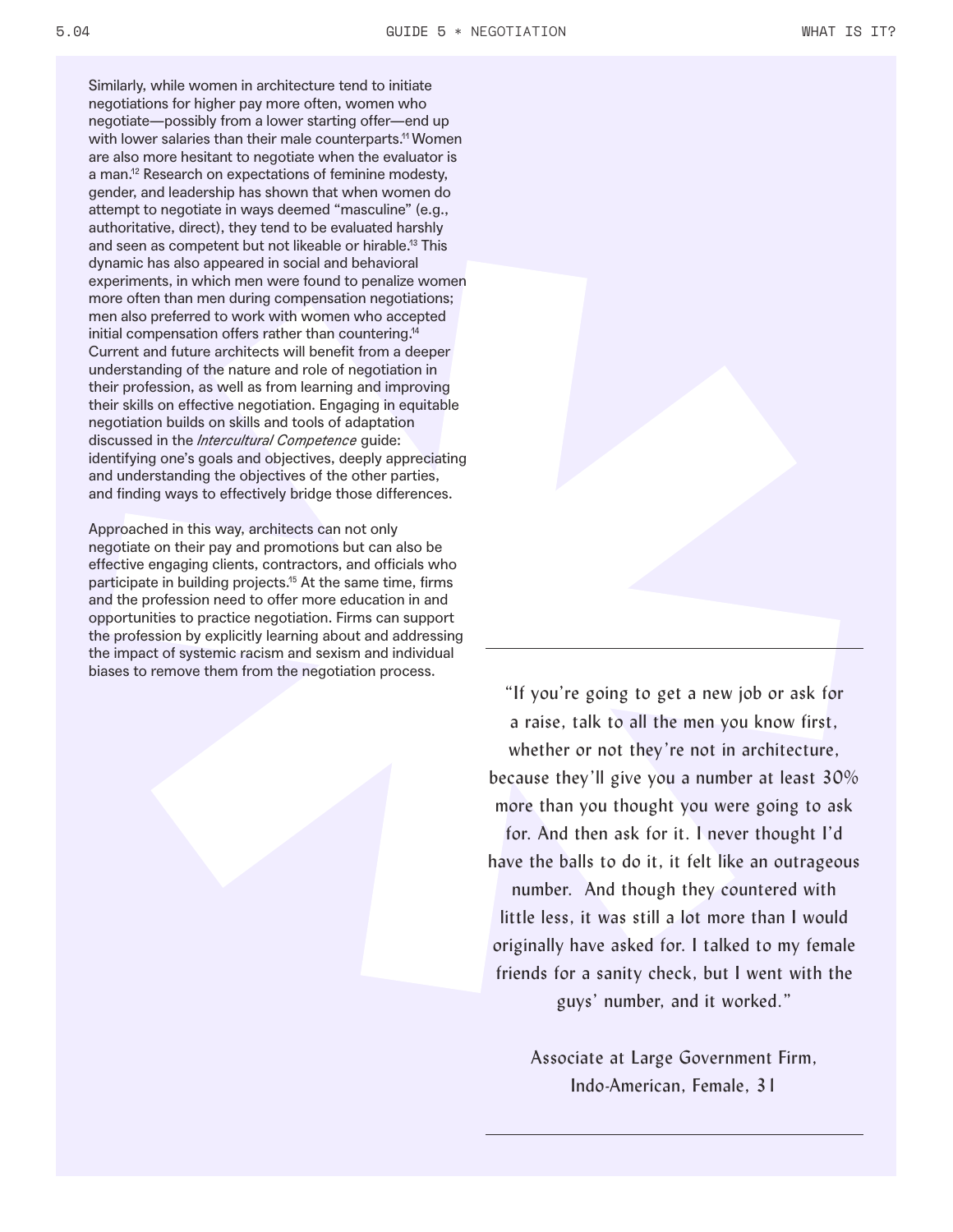# **Why is negotiation important for equitable practice?**

Negotiation has an impact on individuals, firms, and the architecture profession as a whole and can create value for all parties when practiced as a creative, collaborative, problem-solving activity.

For individuals, negotiation is a useful skill for gaining higher compensation and advancing one's career. Negotiating with one's employer at different points in a career can lead to gaining greater work responsibilities, having an important role in career-advancing projects, and earning a new title, firm leadership, or ownership. Negotiation can also help with career fluidity, allowing the individual to change jobs or firms successfully.

For firms, successful negotiations, in which both parties feel like the process is fair, also affect employee retention: successful promotion negotiations demonstrate to employees that they are valued and reinforce their own sense of innovativeness.<sup>16</sup> Furthermore, a firm with multiple negotiable parts of its employment package can be more flexible and accommodate individual preferences, potentially leading to longer retention and increased employee engagement. Establishing equitable and transparent practices within strong and healthy workplace cultures requires identifying what individuals in the firm need to succeed and creating openings for discussions about everyone's needs. The end result is mutual advocacy from multiple points of view, reducing the need for individuals to advocate for themselves or struggle for equitable treatment.

Negotiation is not just a useful skill for gaining higher salaries and advancing one's career but also a requisite skill for those who are self-employed or in a firm and working daily in teams and with contractors and clients. Contract negotiation, in particular, is a rewarding skill that is essential for a firm's success. Negotiation helps affirm the value of architectural services and, hence, supports setting profitable fees. Within a project team, members may negotiate over commonplace issues like who will travel with the unwieldy model or if the Building Information Modeling (BIM) lead role will rotate among peers. Mediating between stakeholder points of view to resolve conflicts and reach decisions is another important form of negotiation. Architects may be in the ideal position to understand the different agendas of the owner, user, and builder and, therefore, to help build shared goals within office teams and wider project teams and navigate tradeoffs among cost, quality, speed, and expediency.

# INDIVIDUALS

**Financial security** · Negotiation can make a good offer better, make an unattractive one attractive, and establish a strong salary history. The cost of not negotiating results in an increasing "accumulation of disadvantage" over a lifetime of compensation.<sup>17</sup> (See the graphic on p. 5.03.) Furthermore, 84% of those who negotiate end up receiving higher salaries, with one-fifth receiving as much as 20% more than the initial offer and another fifth receiving 11% to 20% more.<sup>18</sup> Although as noted above, women architects attempt to negotiate salaries more often than men, a more general study of the starting salaries of advanced-degree holders (defined as master's or higher) found that 57% of men but only 7% of women had negotiated their starting salaries, that the starting salary differential between the genders was 7.6%, and that the students who negotiated increased their starting offer by 7.4%—almost enough to erase the differential.<sup>19</sup>

**Future opportunities** · Pay level, whether high or low, is often used as a proxy for achievement and can lead to assumptions about a prospective employee's potential performance.20 (For information on situations where salary history cannot be referred to, see the Compliance section of this guide.)

**Satisfaction and quality of life** · Effectively negotiating one's compensation package helps meet specific needs and priorities, such as caretaking responsibilities. The result could be fair and flexible working conditions, longer vacation time, better work-life integration, and even the fundamental motivation to stay in the profession.

**Skills** · Negotiation is a marketable business skill for every role in architecture. Demonstrating confidence at initiating and carrying out a negotiation indicates that a prospective employee will represent the firm well.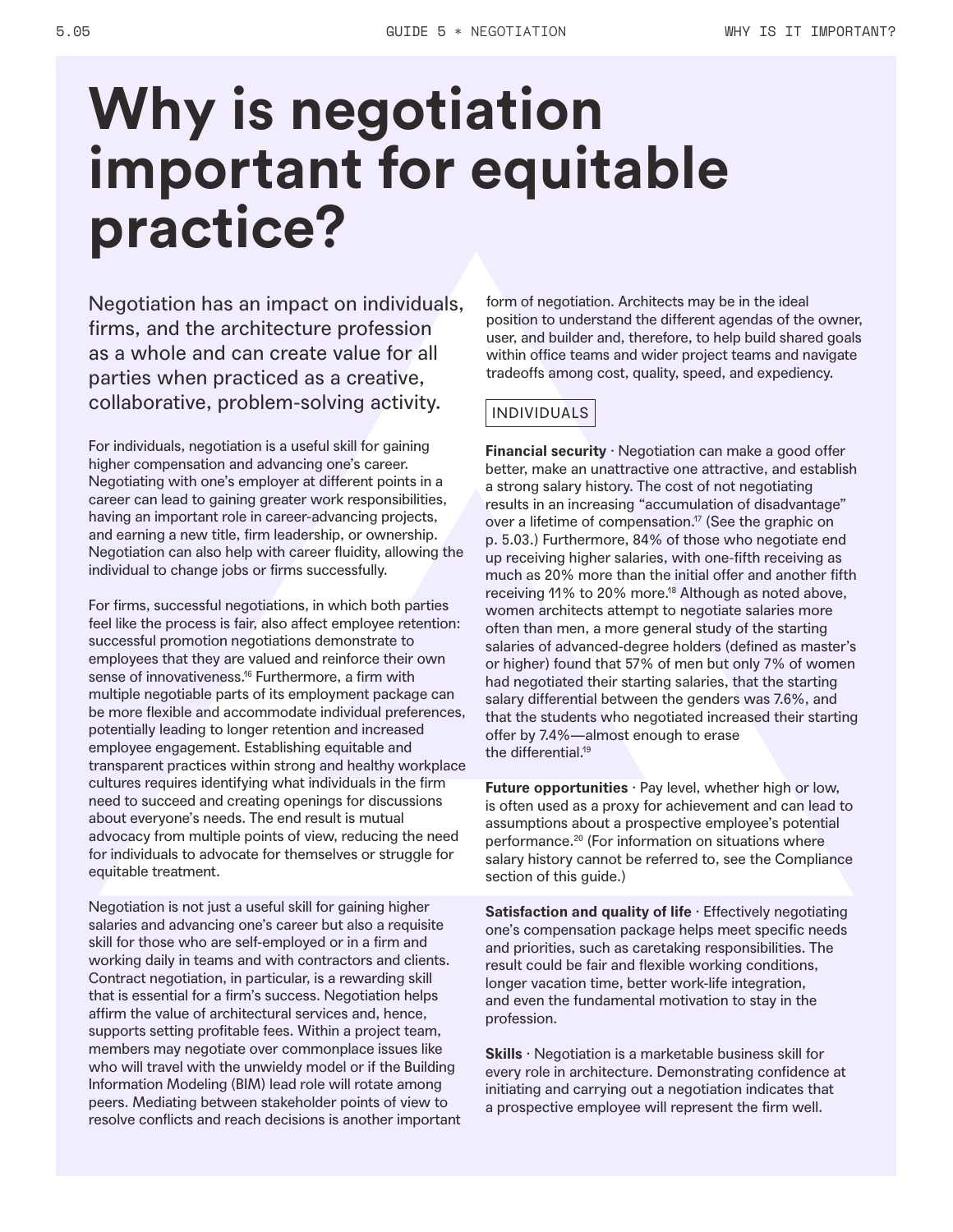Some employers expect that prospective employees will negotiate their hiring packages and may even look less favorably upon those who do not. Negotiation skills can help individuals obtain higher compensation and desired benefits in their first job, obtain new roles and responsibilities, and improve relationships with clients, contractors, public officials, and vendors.<sup>21</sup> Having advanced negotiation skills will help advance careers.

# MANAGERS

**Engagement** · Negotiations that lead to mutually satisfying outcomes will make new and current employees feel valued and lead to stronger employee engagement and retention.

**Workplace culture** · Workplace culture, policies, and processes need to be balanced with the needs of individual employees. Negotiation practices within the firm that align with statements about how a workplace values its employees can raise employee engagement and advance the firm's desired culture.

**Conflict mitigation** · Negotiation is an important tool for reducing and resolving conflict within the workplace and with external parties.

**Project management** · Having negotiation skills means being able to navigate and make decisions internally about firm priorities and engage in productive discussions with clients and consultants.

# FIRMS

**Retention** · Individuals who have engaged in successful role negotiations report that they are more likely to stay in their current job.<sup>22</sup> Attrition among people of color often stems from dissatisfaction with professional growth and lack of recognition, while clear, written criteria for promotion can help them negotiate from an even footing.Providing prospective employees and those seeking promotions with a wage that reflects their market value also aids in retaining employees. For example, if the architecture market is competitive but a firm pays a wage lower than the market level, it will probably lose its employees.<sup>23</sup>

**Trust** · Effective negotiations aim to understand the needs and interests of both sides. Firms that avoid intimidation and being dismissive of employees or prospective employees earn trust, and their employees will feel more engaged.<sup>24</sup>

**Risk** · Negotiation is an important tool for interrupting and addressing conflict both within the workplace and with external partners, thereby protecting employers and employees alike.

**Partnership**  $\cdot$  If a firm negotiates fairly with clients, contractors, consultants, and public officials, it will be viewed as a trusted business partner and is more likely to earn repeat business and referrals.

**Profitability** · Effective negotiation establishes the correct scope to meet client needs while also setting value for the work.

**Centrality** · The ability to negotiate well and fairly contributes to maintaining the architect's essential role in the building process, especially when allocating and managing risk associated with all phases of the project.

# PROFESSION

**Value of architects** · Professionals who are collaborative, creative, and fair negotiators can establish and uphold the value of architectural services to clients, the industry, communities, and society.

"I find that a lot of people sell themselves short. I don't know if it's just that lecture they get: 'If you're going into this business to make money, you're in the wrong business.' I try not to let that be a stumbling block. It shows leadership if you come in and say, 'here's what I've done, what I can do, and this is what I'm worth.""

Principal and Owner, White, Male, Straight, Differently Abled, 60s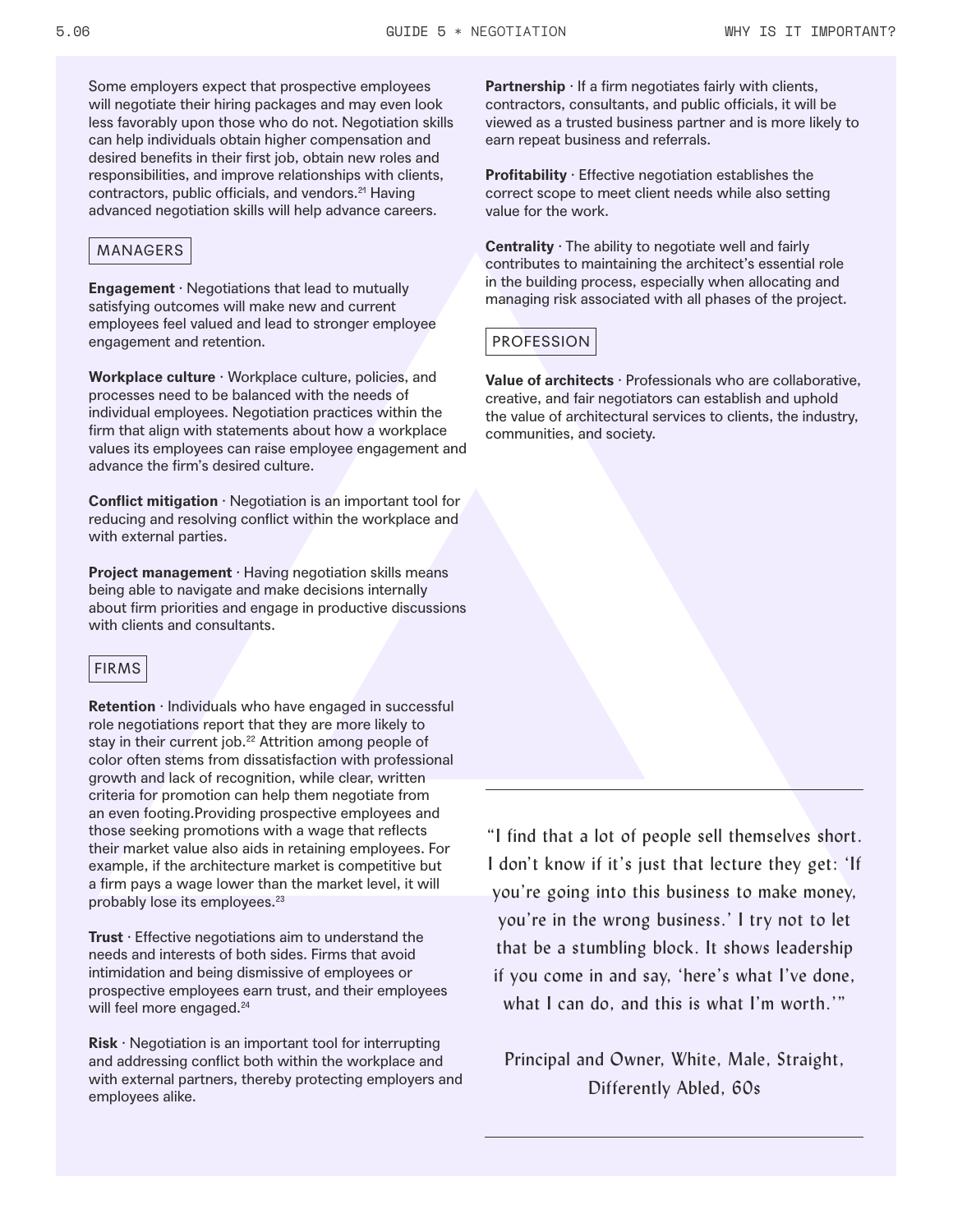# **Negotiation capability and outcomes improve when...**

# **TRUST**

firm leaders and managers communicate the firm's position, policies, and compensation structure openly

employees are not penalized for sharing compensation information

> everyone is committed to negotiation as a win-win practice

people build bridges across cultural differences

negotiations are conducted with the impact on long-term relationships in mind

in negotiations, people consider the context beyond their own priorities and immediate demands

participants research the culture and possible expectations of the other parties beforehand

common goals are established up front in fee and contract negotiations

participants allow ample time for the negotiation process to reduce pressure, stress, and reversion to cultural stereotyping

negotiators have determined their own BATNA (best alternative to a negotiated agreement; your most advantageous available alternative) if negotiations fail

# **COMPLIANCE FAIRNESS**

employers are aware of and observe laws pertaining to compensation

employees who share salary information with others are not subject to retaliation (to the degree consistent with applicable law)

employers develop and advance their understanding of best practices

employers honor antitrust laws protecting and promoting competition

pay scales, benefits, and other forms of compensation are applied objectively and evenhandedly

firm leaders and managers recognize the tendencies of different groups to be rewarded or penalized for advocating on their own behalf and adjust accordingly

managers pay attention to cultural differences in negotiation styles and honor them without presuming stereotypes

decision makers understand and appreciate the role of power, culture, and equity in the negotiation process, and have the skills to negotiate in an equitable and inclusive manner.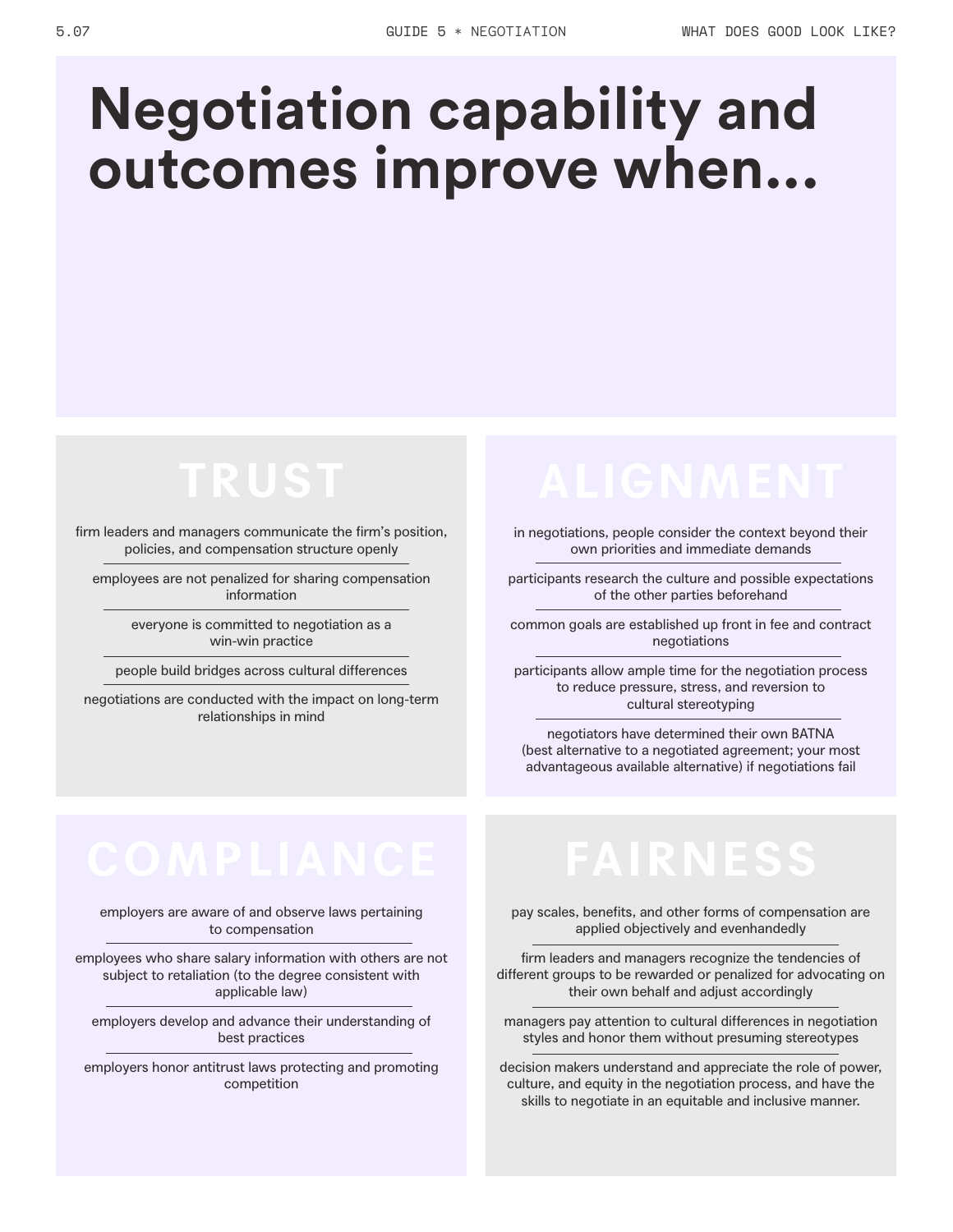# **Compliance**

This section is intended to introduce you to important legal information regarding discrimination but is not a substitute for legal advice. For such advice, we strongly urge you to consult an attorney.

Laws regarding negotiation connect closely with those related to recruitment, retention, and compensation. For example, in some states, there are details you may not discuss with an employee when recruiting, such previous salaries.<sup>25</sup> In general, to be fair, employers should be transparent about available benefits and what other employees receive while customizing equitably to address individual needs or wants. (For more information, see the *Recruitment and Retention* guide.) Other compliance issues related to negotiating roles include ethical considerations as well as antitrust regulations.

# **ETHICAL CONSIDERATIONS**<sup>26</sup>

Members of the AIA are dedicated to the highest standards of professionalism, integrity, and competence. The AIA Code of Ethics and Professional Conduct sets forth guidelines and rules for the conduct of its members in fulfilling those obligations and applies to the professional activities of all classes of members, wherever they occur.

Canon V of the Code of Ethics states:

· [AIA] members should respect the rights and acknowledge the professional aspirations and contributions of their colleagues.

The Code's Ethical Standard 5.1 provides:

[AIA] members should provide their colleagues and employees with a fair and equitable working environment, compensate them fairly, and facilitate their professional development.

And Rule of Conduct 5.101 mandates:

[AIA] members shall treat their colleagues and employees with mutual respect, and provide an equitable working environment.

Members who have questions about these or other provisions in the Code of Ethics may contact the AIA's Office of General Counsel.

# **AIA ANTITRUST COMPLIANCE**<sup>27</sup>

Antitrust laws prevent or control monopolies and promote competition in business. It is the policy and practice of the American Institute of Architects (AIA) and its members to comply strictly with all laws, including federal and state antitrust laws, that apply to AIA operations and activities. Compliance with the letter and spirit of antitrust laws is essential to maintaining the Institute's reputation for upholding the highest standards of ethical conduct.

Compliance with antitrust laws does not preclude broad discussions regarding values, market trends, and best practices concerning such business activities as recruitment, retention, and negotiation. In educational settings and with the appropriate context of identified learning objectives, there are opportunities to advance individual, firm, and profession knowledge on topics critical to the financial health and future of architecture.

However, antitrust compliance does require firms to avoid certain anticompetitive behavior. For example, employers from different firms must avoid discussions with each other on any of the following subjects unless otherwise required by law or until they have received approval from their attorneys:

- $\rightarrow$  The compensation paid to employees (including specific agreements on maximum or minimum salaries to be paid or annual pay increases)
- $\rightarrow$  Agreements on benefits to be offered to employees
- $\rightarrow$  Agreements not to hire each other's employees
- $\rightarrow$  Agreements not to hire specific individuals

Employers are strongly urged to consult legal counsel before engaging in any discussions or activities that may affect inter-firm competition.

# **INFORMATION ASYMMETRY AND WAGE TRANSPARENCY**

Some states have laws that protect workers from retaliation for sharing wage information or that prohibit employers from asking candidates for their salary history prior to making an offer of employment.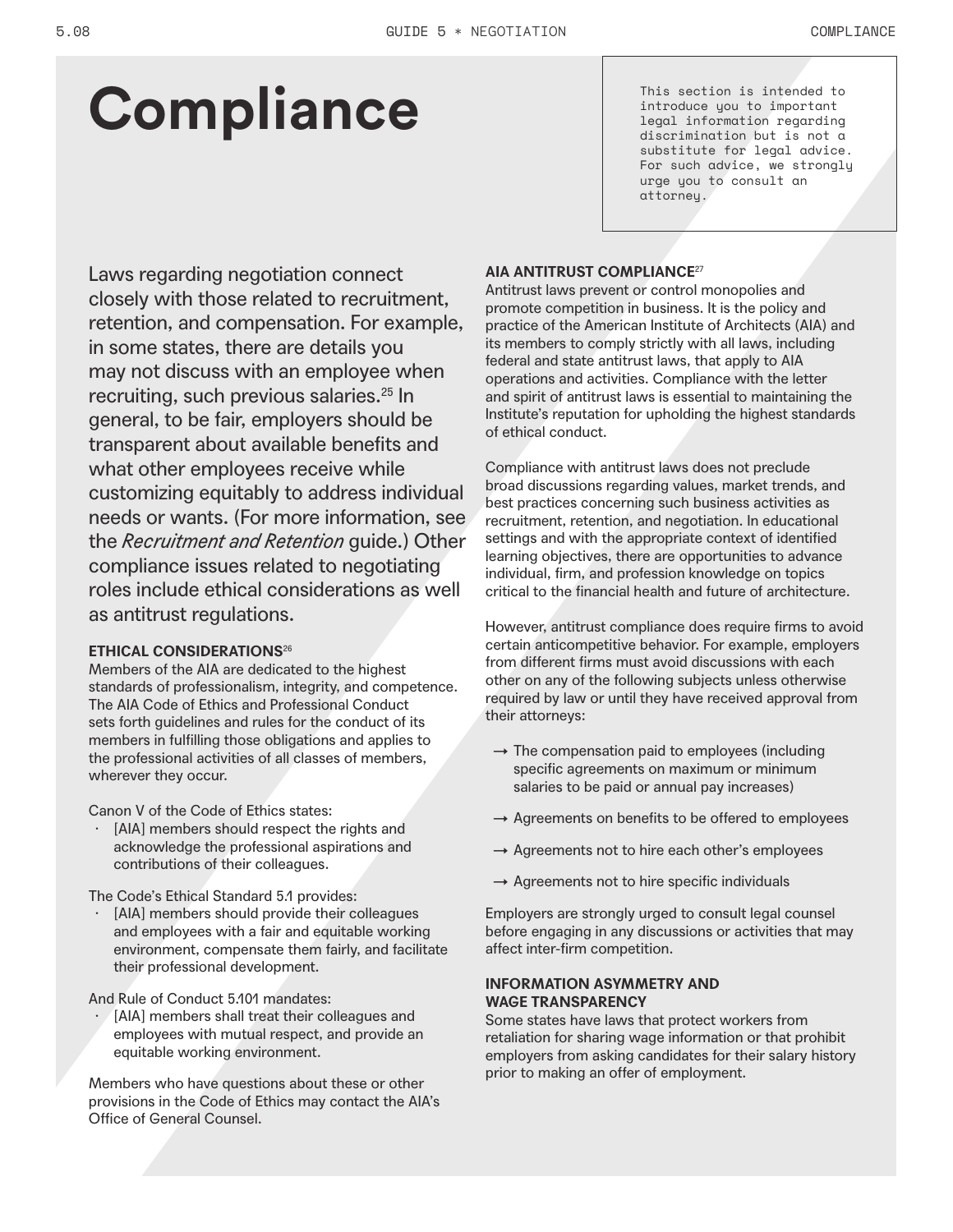# **Assess**

# **COMPLIANCE**

**Are your policies and practices consistent with federal and state employment laws?** · Are there state laws governing what you can and cannot discuss with an employee when negotiating? · Does your state have laws that protect workers from retaliation for sharing wage information?

**Are your policies and practices consistent with federal and state antitrust laws?** · How do you simultaneously support healthy competition among firms and shared discussion regarding best compensation practices in the profession?

**How does your firm keep track of changing laws regarding pay transparency?** · Do you have ways to aggregate data or protect privacy while supporting transparency?

**What kind of negotiation training and experience do you offer?** · What opportunities do employees have to practice negotiating skills when the stakes are low or situations less stressful?

**How do you establish common interests with the other party?** · Do you look at negotiation as a battle or as problem-solving? · Do you work together to cocreate new solutions that benefit both parties?

**Are you aware of the role and impact of culture in negotiation?** · Are you able to bridge cultural differences in order to have effective negotiations? · Do you help parties bridge the cultural differences that may potentially impede the negotiation process?

**Are your proposals, priorities, and BATNAs (best alternative to a negotiated agreement) consistent with your espoused values?** · Do you discuss and analyze them for alignment?

### **Do employees seek mutually satisfying solutions?**

· Do you reward win-win solutions? · How much latitude do employees and hiring managers have in negotiations? · How do employees treat clients and contractors face-to-face, and is the way they talk about them when they are not present consistent with that treatment?

**How are disagreements and conflicts addressed?** · What policies are there for managing disagreements between employees? · How about for managing conflict between employees and client, with external teams, or with others?

# **INTEGRITY PREPARATION**

**Before negotiating, do you establish your own interests, priorities, and BATNAs, and do you research the other party's?** · How do you determine them? · What kinds of questions do you ask to help you understand the client's situation and needs?

**How do you view and manage risk?** · How much and what kind of liability are you willing to take on? · Do you pursue alternative practices where accepting risk helps your firm advance an innovative business model? · Do you find ways to reduce, share, or transfer risk?

**Within compensation packages, what flexibility and choices do employees have to meet their own needs?** · Do you have consistent compensation packages and offers?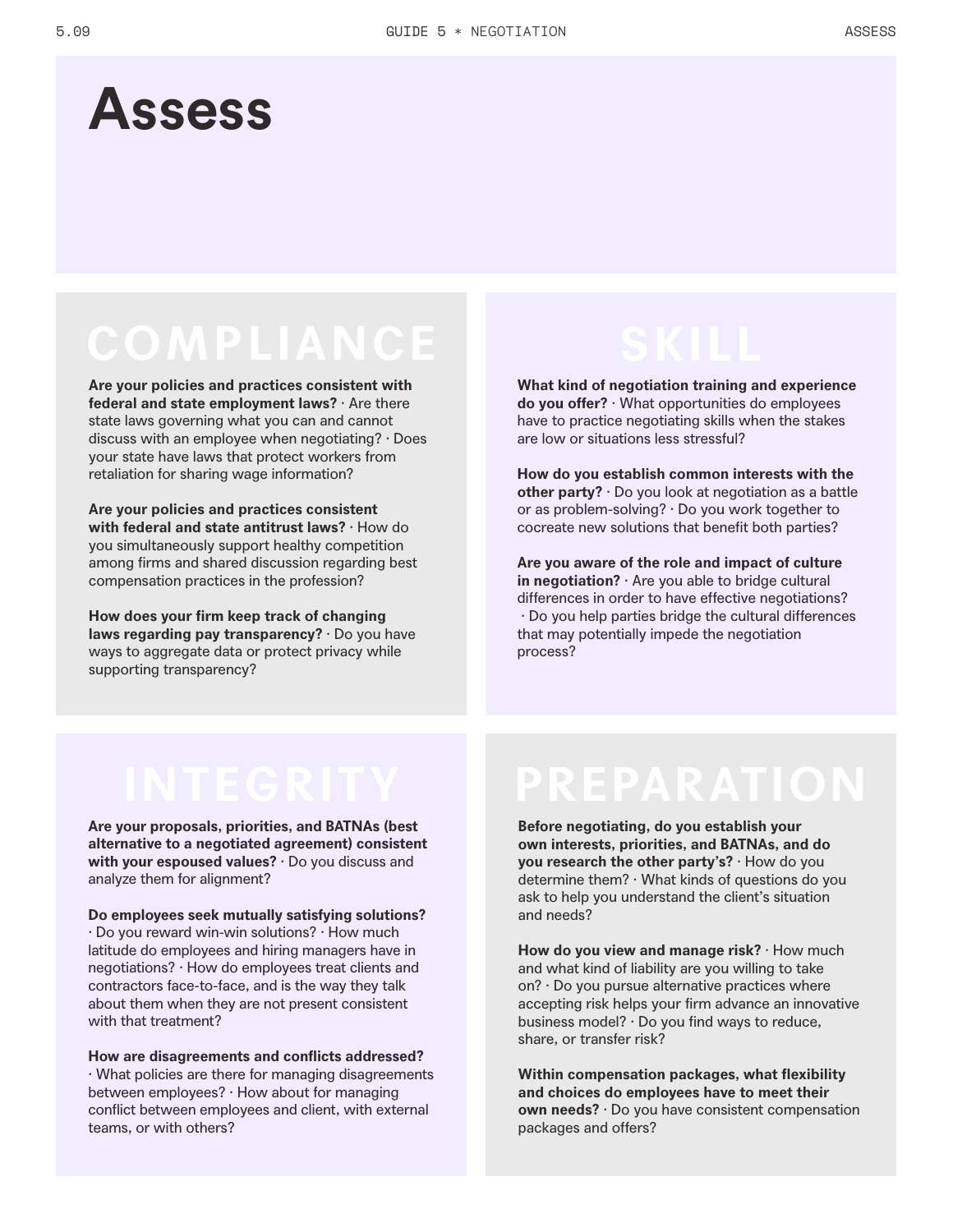# **Act**

# INDIVIDUALS

Negotiating is a key skill in architecture and requires practice. Being a successful negotiator can help with quality of life, job satisfaction, and financial security. Typically, individuals will negotiate for themselves with their employers upon recruitment, when seeking promotions, and when making new working arrangements. They also negotiate on behalf of their firms over project fees and with vendors and subcontractors. In addition, when acting as project managers, architects will negotiate to guide difficult choices and ensure the design intent is being met.

### **NEGOTIATE TO BUILD A HEALTHY WORKPLACE**

Everyday situations arise in which negotiating can help individuals promote a robust, healthy workplace, increase engagement, and promote equity.<sup>28</sup>

- → **Bring attention to the systemic nature of issues relating to diversity and equity** rather than treating them as stand-alone, personal "problems." Link them to core institutional values and goals.
- → **Share information** and documented patterns of behavior or research when there are specific equity issues or conflicts. Draw on best practices, creativity, and commitment to resolve them.
- → **Develop your social capital,** build relationships with those who can make organizational changes, expand your network to include those who are a part of negotiations related to workplace culture, and identify opportunities to strengthen these relationships.
- $\rightarrow$  Be honest in every aspect of every negotiation. Be clear about your own values and always communicate with integrity. The world of architecture is small.
- $\rightarrow$  Get training and practice in negotiation. Negotiation is a learned skill, not an innate talent. Learn to approach negotiations as conversations. You can use the tools in the Resources section of this guide to help develop your skills.

### **NEGOTIATE COMPENSATION**

Negotiating compensation packages with your employer can help you improve your financial security and obtain an overall package that fits your needs.

- → **Know your objectives and priorities.** Plan the elements you wish to negotiate, and articulate for yourself (and possibly for the employer) the desires that underlie the elements. Be aware of your negotiation goals, and be prepared to be flexible and exchange for other benefits. Before negotiating, establish your target for each item (e.g., salary, location, project types, team, work content, benefits, working hours and flexible arrangements, support for licensing exams, employer policies, training, relocation assistance, evaluation timing, bonuses) and how important they are, and identify your bottom line for anything that is non-negotiable. Be optimistic but not unrealistic in your targets.
- → **Do your research about salaries.** Know the salary range for the job you are applying for or the next level of your career that you are aiming for. Know what salary level might cause the employer to walk away.<sup>29</sup>
- $\rightarrow$  **Know your BATNA** (best alternative to a negotiated agreement),<sup>30</sup>—that is, the best backup you have to accepting a less-than-ideal offer or proposal—and be willing to take it. If you do not have a BATNA, work quickly to find other alternatives, such as scheduling interviews with other firms, or refer to objective sources, such as salary surveys.
- → **Enter with a positive attitude.** A 2018 study showed that only 39% of job seekers negotiated for a higher salary.<sup>31</sup> Women were discouraged from asking for raises or negotiating employment agreements.<sup>32</sup> In a candidate's market, in particular, overcome any discomfort and use your bargaining power; in an employer's market, prepare to be flexible and creative in finding workable solutions.
- → **Practice.** Find a partner to give you feedback in mock interviews.33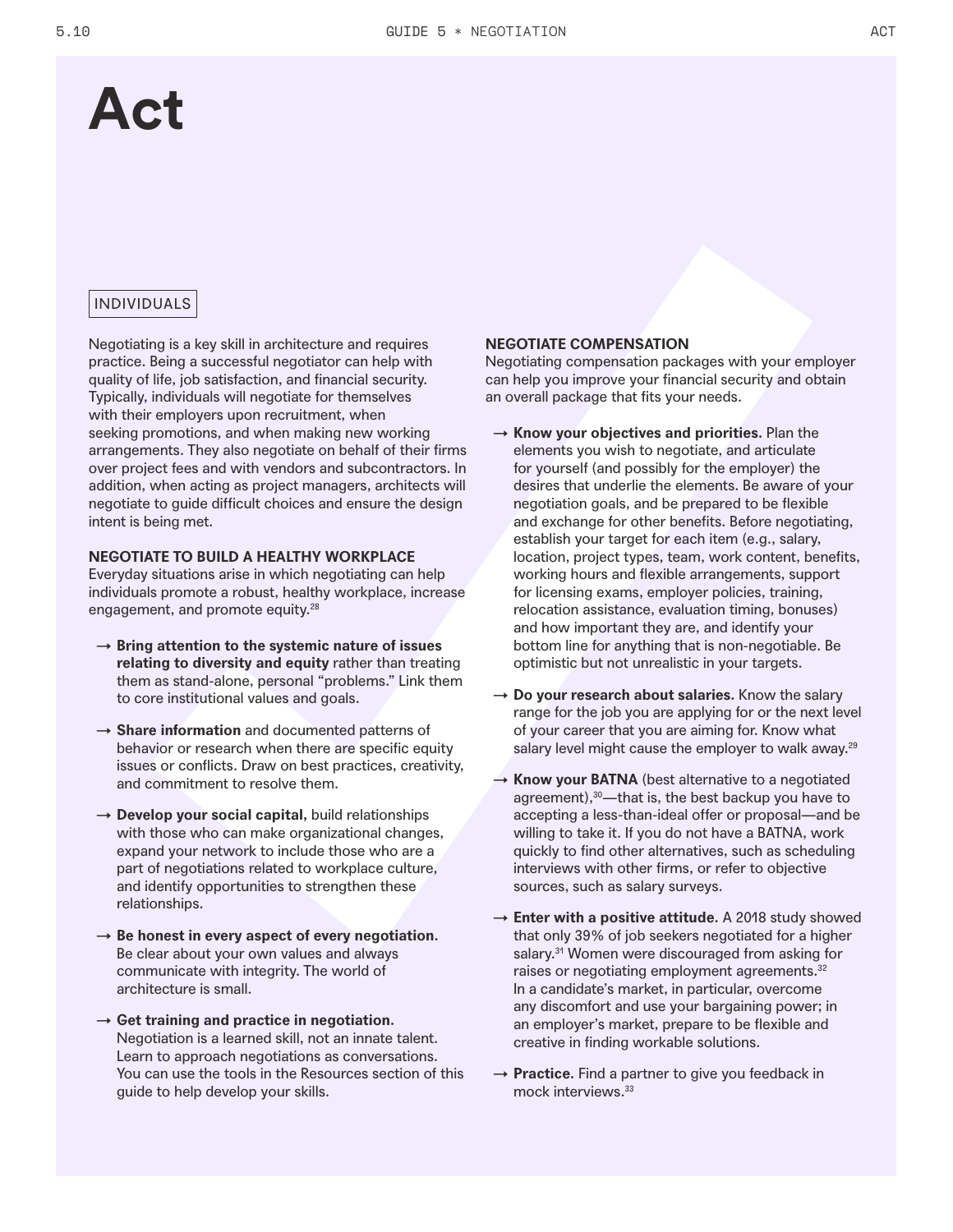- → **Have an adaptive communication style.** You are speaking with a potential colleague. Know your preferred style, and learn to adapt to other styles as needed (direct or indirect, casual or formal, discursive or factual and to the point).
- → **Express appreciation for the offer.** You are speaking with a potential colleague. Frame your objectives as questions, requests for advice, and ways you would add value to the firm rather than as demands.
- → **Do not accept an offer immediately.** Ask for time to consider it, especially if you are weighing it against other offers. On the other hand, don't negotiate unless you are prepared to say yes once you have agreed on the elements of an offer.
- → **Watch for the double bind.** Black professionals and women are typically expected to be less aggressive negotiators and to settle for less. Compared to white job seekers, black job seekers who negotiate are perceived as pushier and, as a result, may receive lower starting salaries. Women who ask for more can be perceived as unlikeable and may be penalized and their reputations tarnished. A flexible negotiation style —from friendly and non-confrontational to assertive and business-like—can help address this double bind. However, the responsibility falls more to employers to foster awareness of bias among hiring managers and to incorporate structures and practices that mitigate against it, both to diversify their workforce and to benefit from employees who have negotiation skills.<sup>34</sup> (See the *Recruitment and Retention* guide.)

#### **NEGOTIATE WITHIN AND ON BEHALF OF YOUR FIRM**

Architects often need to negotiate with clients, communities, or project team members regarding fees, contracts, and challenging situations and within their firms about the distribution of resources or time.

- → **Outline and know the firm's objectives.**  Understanding the business model, cost structures, and project goals and objectives will help you negotiate well on the firm's behalf.
- → **Advocate on behalf of others,** especially individuals from underrepresented groups for whom selfpromotion can be perceived as negative.<sup>35</sup> Advocate for others and give credit where credit is due to manage unconscious biases in the workplace. If you are from an underrepresented group, form alliances with other employees for mutual advocacy.
- → **Stay focused on shared project goals.** Build "frontend alignment" on project principles, and rely on them throughout contract implementation.<sup>36</sup>
- → **Attend to all project stakeholders who affect your team.** Project team members come from companies with a range of workplace cultures. They have their own company agendas to achieve, and

especially in the case of clients, there can be power differentials. Ensuring that your team thrives may require negotiation with others to identify differing expectations and norms and to find ways to resolve those differences.

### **NAVIGATE CONFLICT**

Negotiating with those inside and outside of your firm as a form of conflict resolution will help you work through heightened tensions in ways that will leave all parties feeling heard and appreciated.

→ **Learn how to effectively engage and interact with conflict.** Conflict is a natural part of the workplace, and deepening your understanding and broadening your skill set for working with conflict is critical for finding viable solutions.

# FIRMS

Negotiating is imperative for firms to recruit top talent, retain employees, and develop strong working relationships with clients and consultants. Transparent and equitable negotiations help build a diverse workforce and increase inclusivity. Communication between negotiating parties about salary ranges, compensation packages, and negotiation policies is key.

# **BE TRANSPARENT AND EQUITABLE**

Use transparent negotiation practices and policies to close wage gaps and to ensure that all job candidates know salary ranges and other available forms of compensation and benefits.

- → **Mitigate bias in decision-making.** The perception that members of underrepresented groups, particularly women and black men, are pushy when they negotiate as assertively as white men, leads to inequitable outcomes. At the same time, implicit bias requires these same people to have to negotiate on their own behalf more frequently. Build awareness and intercultural competence in decision-makers and change inequitable decision-making processes and structures. (See the *Intercultural Competence*, *Compensation*, and *Recruitment and Retention* guides.)
- → **Bring up salary range early in negotiations.** Be truthful. Don't exaggerate or lowball. Your candor will help candidates determine early on whether they want to pursue the position and be part of your firm.<sup>37</sup>
- → **Design compensation packages with guidance on what parts are flexible.** Determine which parts of the compensation package are negotiable and which parts are not. Share this information clearly with prospective and current employees.<sup>38</sup>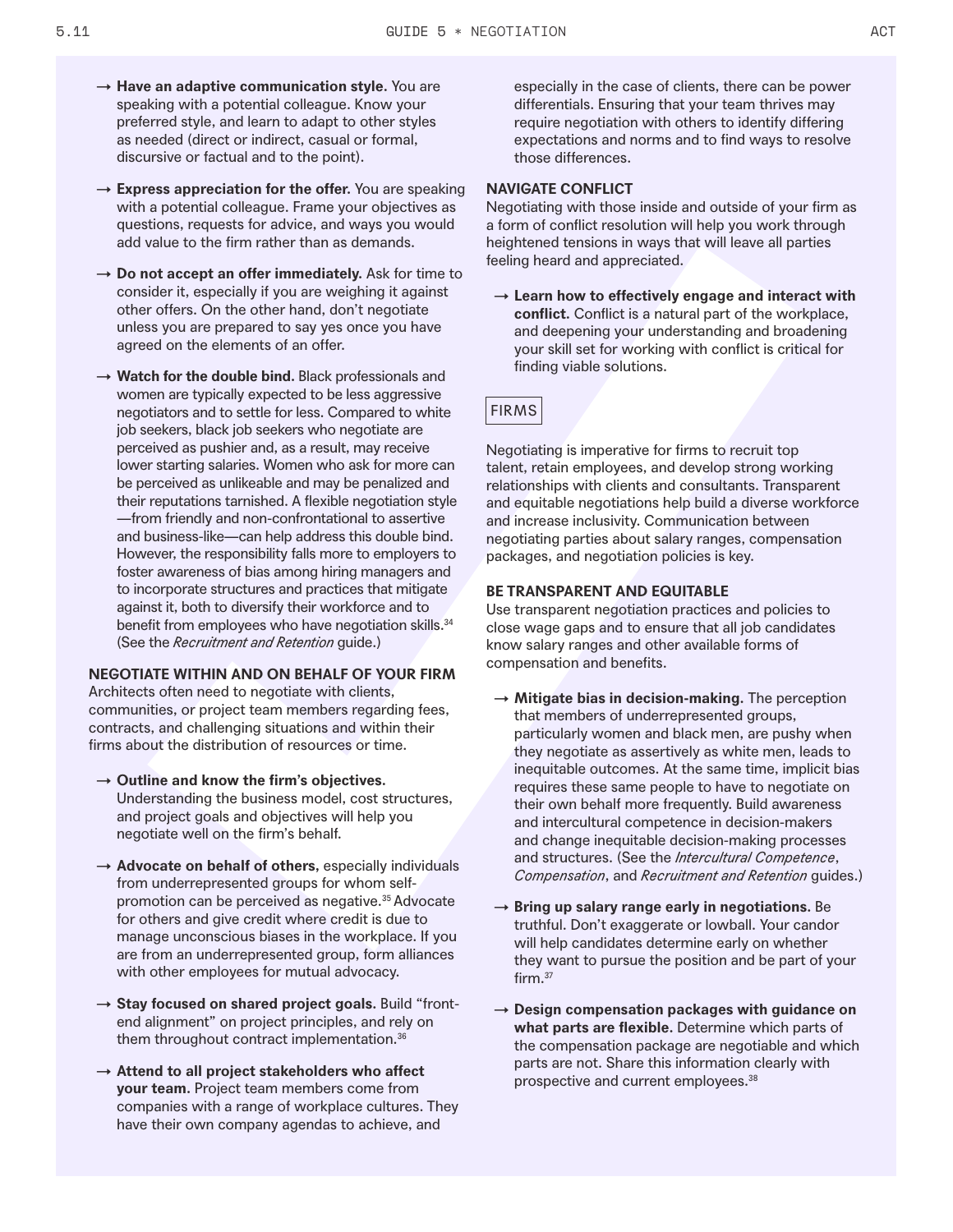- → **Be open with employees about salary ranges and promotion criteria.** Establish a top end reserved for the most highly qualified candidates. You can also post salary bands with the description of the position to ensure that prospective employees know what salary range to expect and how to negotiate accordingly.39 Maintaining transparency about salary ranges can help ensure greater equity in compensation and promotion.40 (See the *Compensation* guide.)
- → **Be clear about what authority your hiring managers have.** Be transparent and honest with candidates about who the ultimate decision makers will be and whether you have a policy that allows or prohibits salary negotiation.41
- → **Research market demand and prevailing local salaries for the position.** Know what the current salaries are for specific architecture positions. Determine what the current market demand is for applicants.42
- → **Offer fair salaries and be creative with your compensation packages.** Fair salaries and a flexible compensation package can make your workplace more attractive as well as equitable. Combining fair salaries with an offer of other desirable benefits (e.g., a standard forty-hour week plus a choice of comp time or overtime pay; reimbursement for the Architect Registration Examination® [ARE], materials, licenses, AIA membership) will help you draw top candidates.43 (For more details, see the *Compensation* guide.) If you can't be flexible with salary, find other ways to improve the compensation package and address employee objectives.44
- $\rightarrow$  **Remove anchoring bias.** Anchoring bias is the tendency to rely too much on initial data to frame our perceptions. When a recruiter learns the salary of an applicant, anchoring bias tends to lead to offers based on that prior salary. Since women and other non-majority groups are generally paid less than white men, removing anchoring bias can help to close pay gaps.
- → **Equip employees to be effective negotiators.** Some of the ten keys to successful negotiating, published by the Human Resource Planning Society, include: being hard on the issues but gentle on the people; understanding that the other party's perception of the issue is your entire challenge; planning the first things you intend to say; and in firm negotiations, matching the negotiator to the situation and being clear about who is filling what role.45
- → **Provide negotiation training.** Training staff to be better negotiators enables them to become more confident and gain important skills that will help them advocate for themselves and the firm. Educate the staff in different styles and methods of negotiating in different contexts.46
- → **Understand the law.** Know how federal and state employment laws may affect negotiation. Many city and state laws prohibit queries about a candidate's previous salary.47

# **CONSIDER PROFIT AND RISK**

Negotiate with potential clients and partners in a way that carefully considers your firm's profit and risk.

- $\rightarrow$  Make value your basis for fees. The business model of architecture can improve with a focus on value and metrics over service and hours. When negotiating fee and scope, consider value as foundational.
- → **Become conversant with the ways of managing risk.** Evaluate the risks on a given project and establish your preferred strategy for managing them when you negotiate the contract. You may choose to take on more risk for a desirable project or greater profit; reduce it by improving your own knowledge; walk away if the risk is excessive and can't be reduced; allocate it to another, more expert party; or pay to transfer it, for example, to an insurer. These strategies require both the ability to assess risk and liability, as well as negotiation skill, once you have determined your desired outcome.48

# PROFESSION

Professional organizations can support equity with programs that provide compensation data and training in negotiation skills.

- → **Continue providing and referring to up-to-date salary data.** Knowledge of salary levels in different geographic areas can help firms and employees alike in negotiating equitable, mutually agreeable compensation. The level of compensation required to attract new employees in the current architecture labor market can disrupt efforts to achieve parity among existing employees and requires attention to keep the two in balance. (For guidance on salary determination, see the *Compensation* guide.)
- → **Provide training in negotiation skills.** Better negotiation skills support architecture in attaining parity with other professions and thereby retaining diverse talent. Offer negotiation training and opportunities to practice.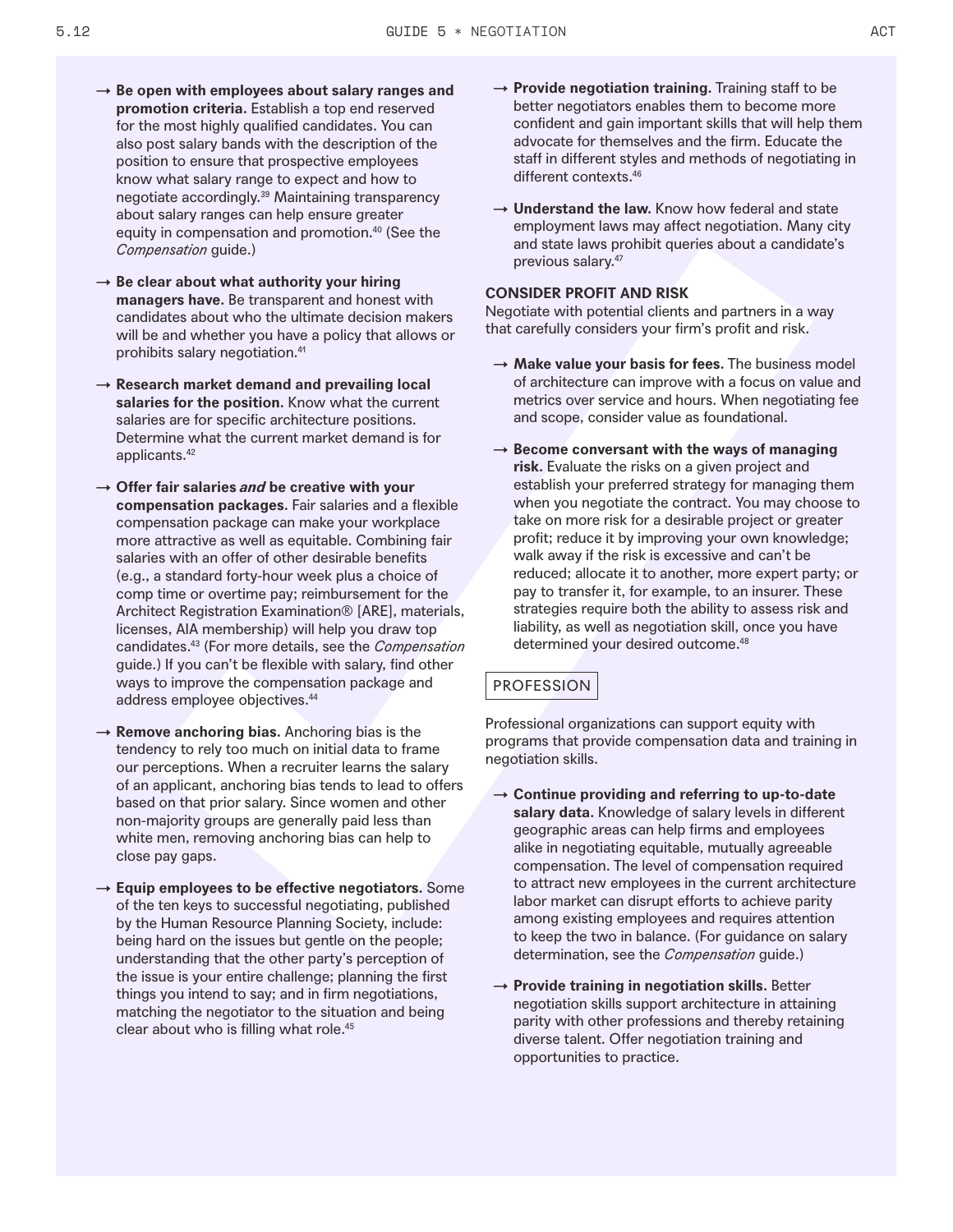# **Consider**

# **NEGOTIATING FOR EQUITY**

I was so grateful that I was employed that I never really pushed for what I thought I needed and deserved. I just chose to jump ship: I'm not getting it here, so I need to go somewhere else. That's a large part of why I left corporate practice and started my own firm. I'm not very good at asking. In terms of negotiation, I think it is a skill that people with disabilities do need to hone, to ask for what you have a right to and what kinds of accommodations are reasonable in a workplace. There can be physical accommodations: your workstation, your schedule, other things that make it easier and more effective for you to do your job. I do think that with Americans with Disabilities Act in place, it's a little more clear-cut than when I was younger, in terms of what is a reasonable accommodation.

It's good for employers to know about the Job Accommodation Network, an independent federal agency that supports employers by asking questions like "how would you do that?" and "what are reasonable accommodations?" In the case of limited dexterity, "how are they going to work on a computer?" And, for example, there's a wide variety of equipment for low vision, so that shouldn't be a reason to say no to a qualified employee. But I don't know that architects have good information on accommodations. But, really, I think the important thing is for employers to know that if a person seems like they would be a great asset in terms of their work and their personality, don't let "how will we accommodate them in the workplace?" stop you from hiring them.

— Principal and Firm Owner, White, Female, Baby Boomer, Wheelchair User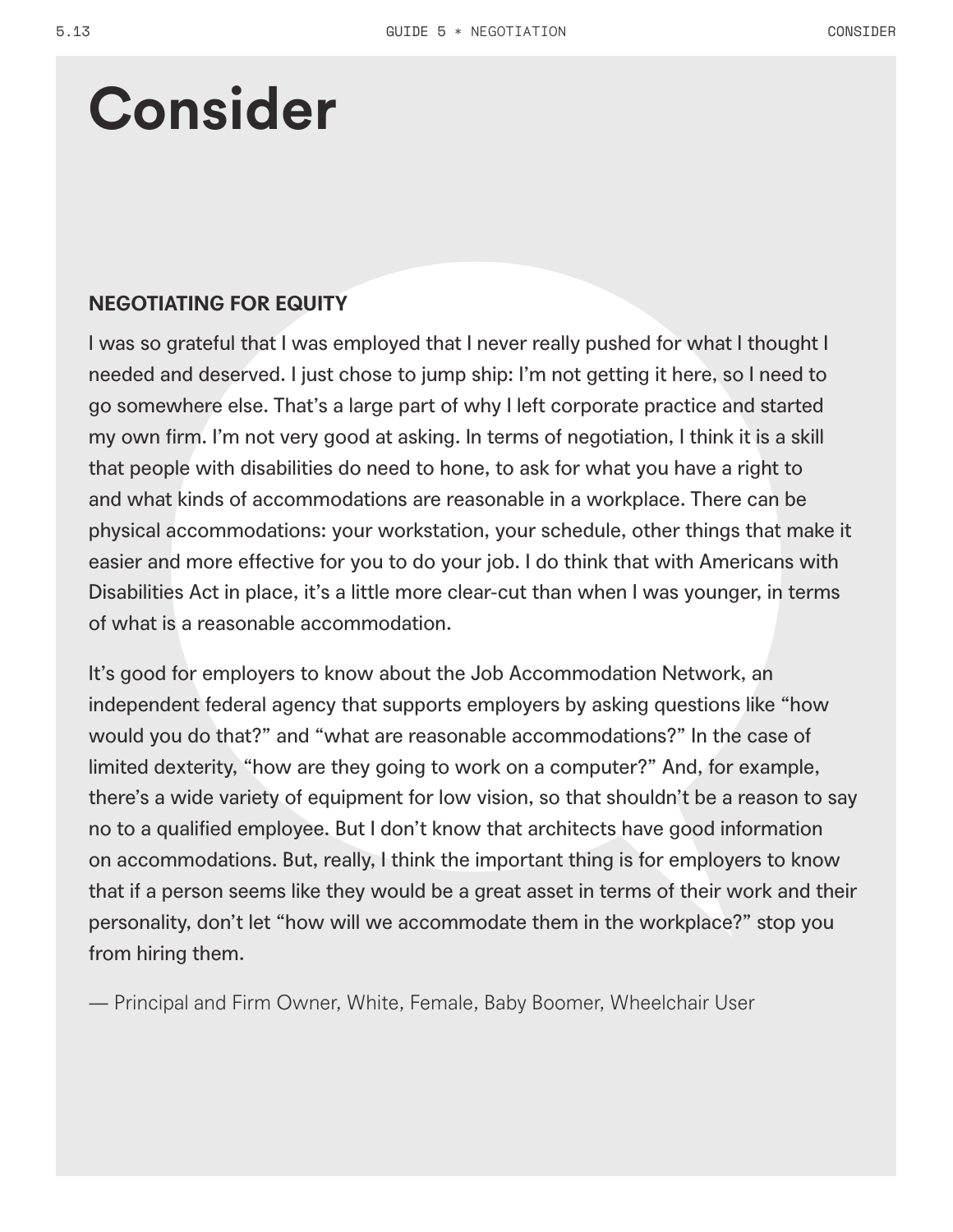#### DISCUSS:

- What concerns or fears might this person's past employers have had? What might they have done to encourage her to stay? What power dynamics may have been in play?
- What was the speaker's BATNA? What leverage might the speaker have had with her former employer before leaving? What principles or interests might the two parties have had in common?
- What are some of the perspectives and skills employers and employees need to be equitable negotiators? Are these different for people who need accommodations? Do you practice these in your workplace? Does your firm train or support employees learning to negotiate?
- What are the costs to the candidate and to the employer of not negotiating?
- What accommodations do people with disabilities have a right to that are non-negotiable? What are some reasonable accommodations for people with disabilities? Does your firm have good information on accommodations for people with disabilities?
- What are other things you can ask for during negotiation? What is non-negotiable for you?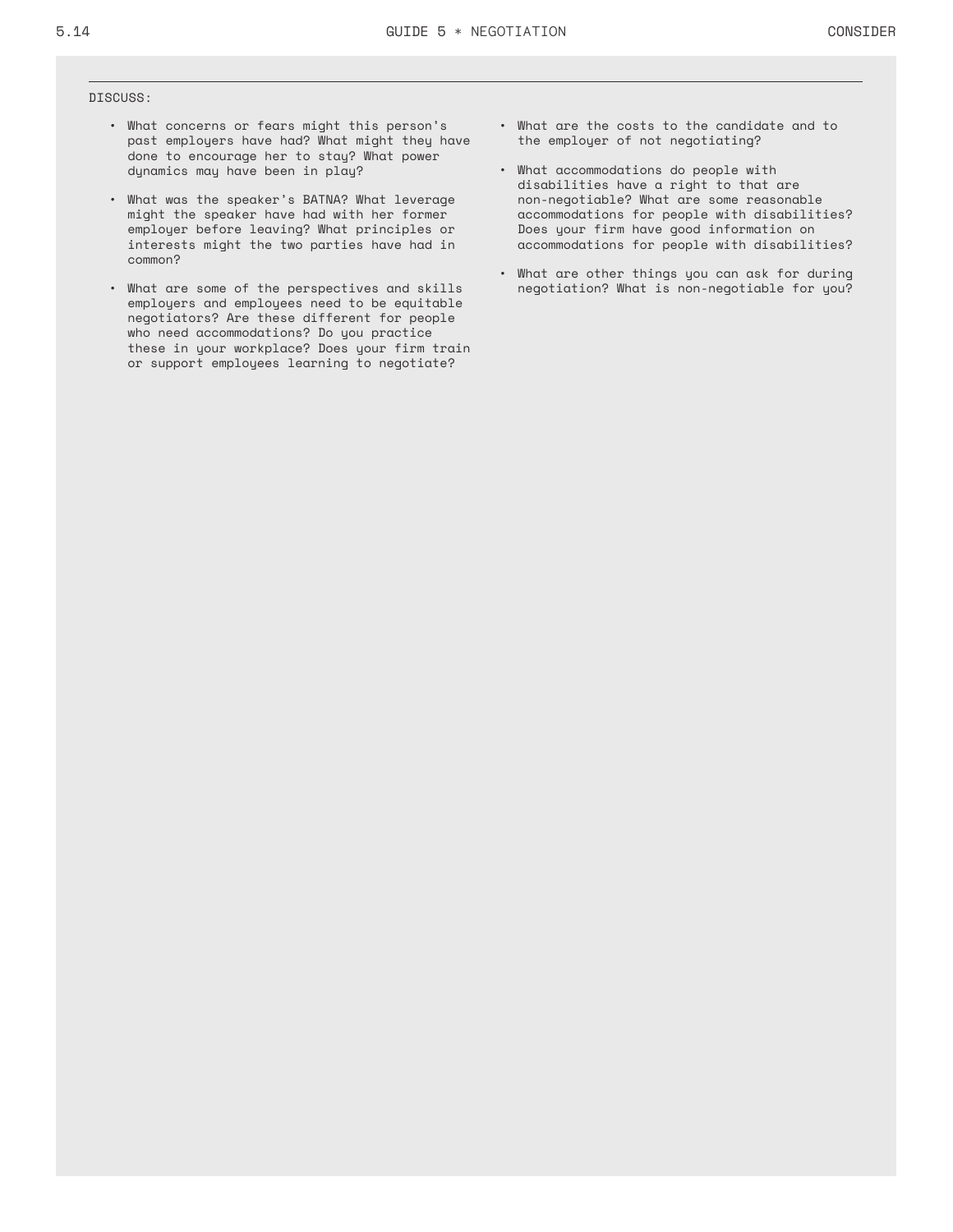# **Consider**

# **I DON'T KNOW IF IT'S A CULTURAL THING.**

Talking to my father I don't know if it's a cultural thing. A lot of my classmates working in tech and other fields change jobs more often [than he is used to]. I talked with my dad about negotiating. He said, "I don't think that's a good thing." He was CEO of a bank for 25 years. Whenever it came to raises and negotiation, he said 'I felt better if I offered it, as opposed to them asking for it.' That stuck with me, I'd rather prove myself and show my performance and the work I do through the things I do each day, rather than ask for it.

— Rising Firm Leader, First Generation Mexican-American, Male, 30s

### DISCUSS:

- What expectations do you have about negotiating? Do you think your perception is influenced by particular people, culture, situation or all of these?
- Are there generational differences about what is appropriate to ask? How does the power differential play out in asking or receiving requests?
- What are potential strategies for making a request to a boss who believes what this one does?
- Is it a goal for good performance to eliminate the need for requesting a raise?
- Do you think the non-dominant speaker sets expectations for how vocal they will be about a raise? Have you seen or experienced a "double bind" where going against expectations about your identity makes it harder to ask for things?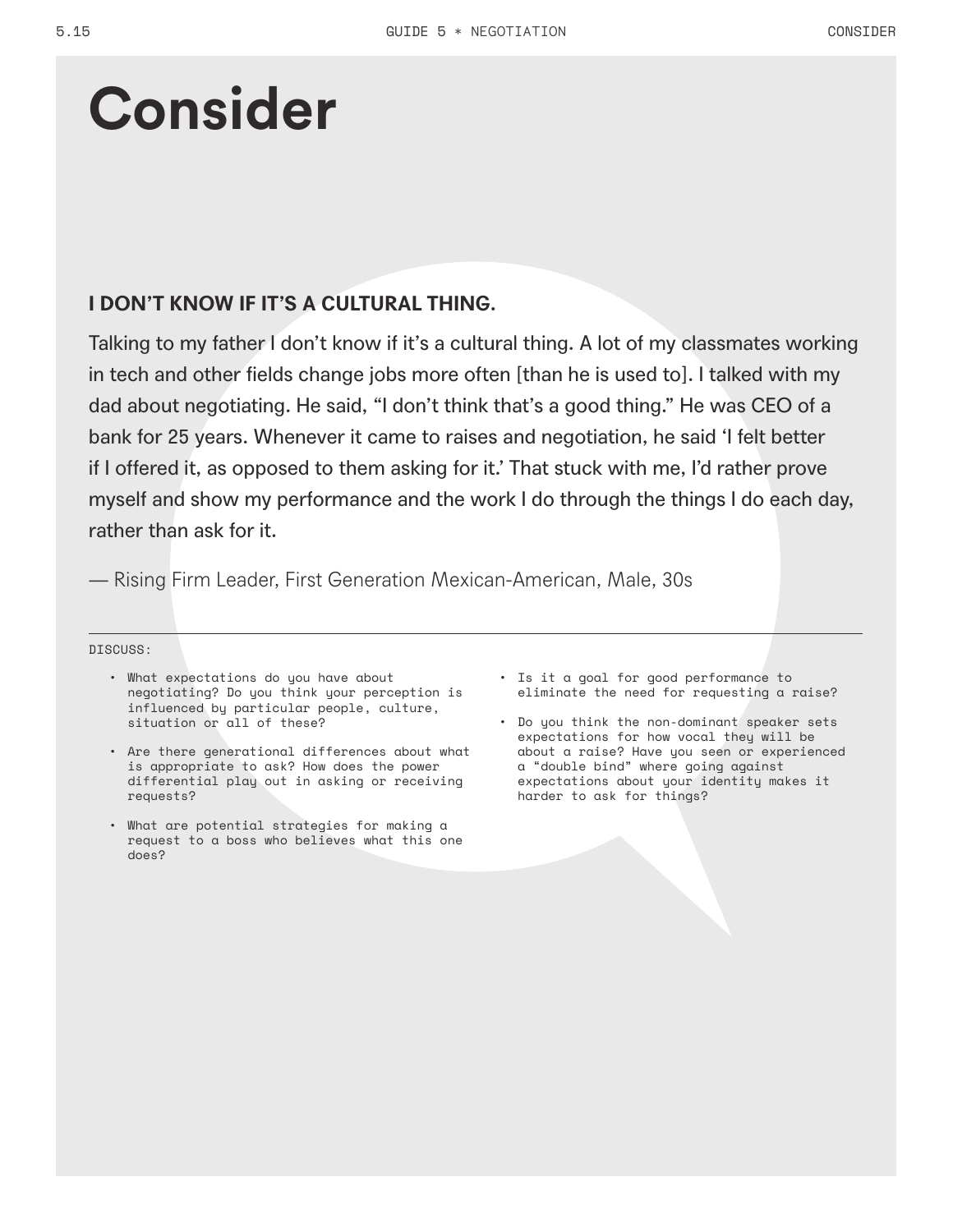# **Consider**

# **NEGOTIATE WITH CONFIDENCE**

For women to get jobs – it's not easy. I remember after the recession the job market was pretty bad; it was just a matter of getting any job. But even after the market improved, the fact that we're not taken as seriously as men made me so insecure that I rarely negotiated. My husband said to me every time I was offered a position: "You have to negotiate because if you don't value yourself why would they?" But each time after hearing the offer I got scared and thought to myself, "This is what I deserve," and that there are a lot of other candidates out there and if I don't say yes, they'll give it to someone else. But the last time that I negotiated, they improved the original offer.

I told them about my past experiences, and that I think I deserve more than this because I've worked on a number of high-profile projects in the past. (I'm not bragging, but I've got a pretty good portfolio.) However, they placed me at a mid-level position. I wasn't sure what that level meant as well as its associated scope of work and responsibilities, but I knew I was past a mid-level architect. I said I deserved more than that: I'm changing my job to get a jump and a promotion; otherwise, what's the point?

I also asked them to be a little more clear about my role, what projects they're going to put me on because I've always ended up doing a lot of menial work, cleaning up after male designers. This happens to women so many times that it's a pattern. We're all architects, we all want to visualize our vision, but it's always a bunch of guys who start the project. Then when it gets to construction documents or administration phases, the women coordinate the consultants. I'm honestly so tired of cleaning up after men. I also asked for more vacation. They said no. But they also said, "We're investing in you. You have a very good portfolio and experience. We hope you'll get your license." They raised the offer just a little, but they didn't give me the higher level.

— Full-time Architect, Large Firm, White, Female, 40s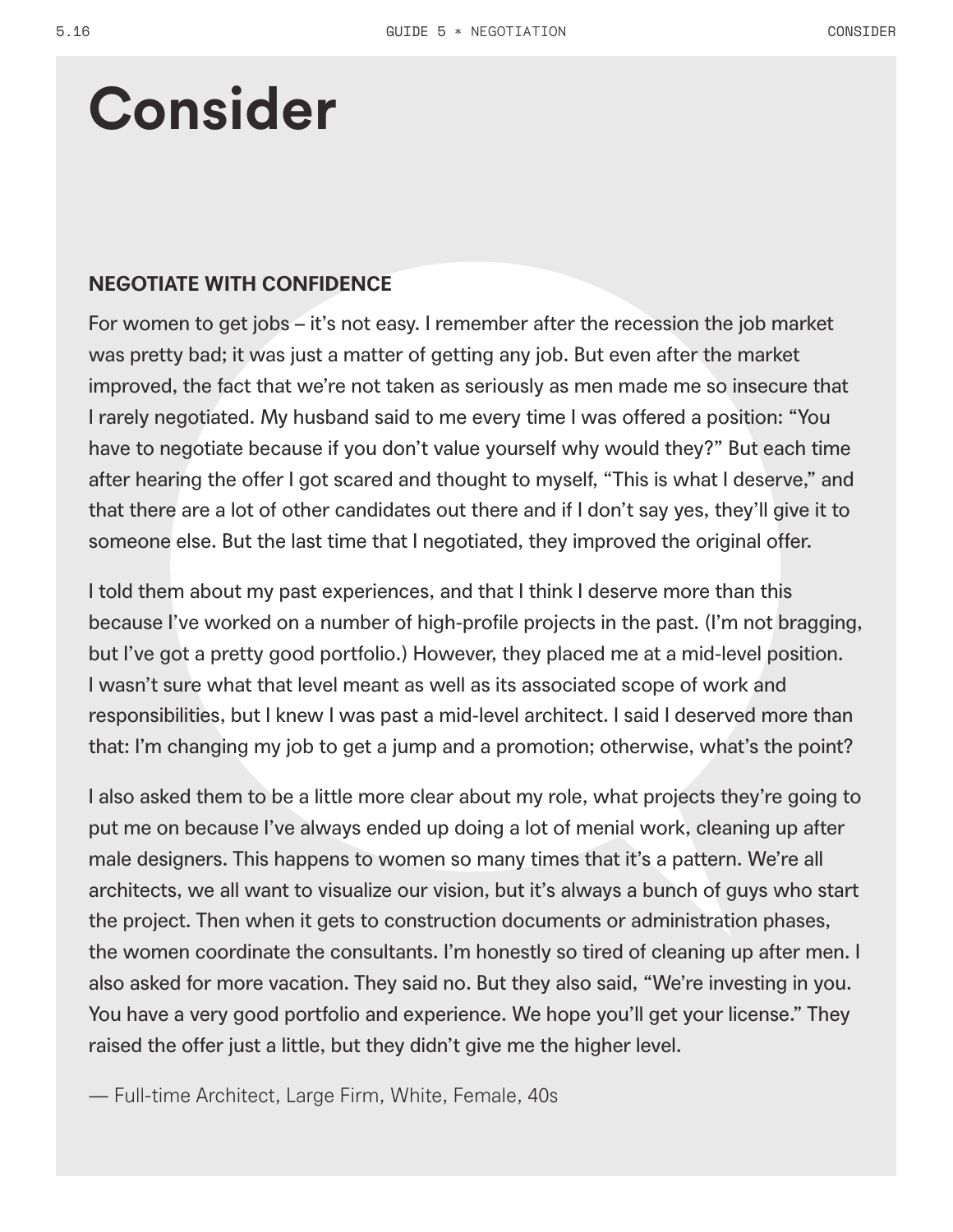#### DISCUSS:

- What possible biases affected the way the hiring managers approached this negotiation? What are some strategies firms could use to keep bias from entering into negotiations?
- What assumptions were being made about the perception of women's work in architecture? What can you observe about the division of labor at architecture firms? Why did this person want to clarify her role during her negotiations?
- What assumptions and biases have affected this person's willingness or reluctance to negotiate?
- How does the double bind manifest for women who negotiate? What are some strategies that this prospective employee could use to mitigate the double bind?
- Do you think this negotiation was successful? What do you think the negotiation gained for the speaker? And for the firm? What was lost?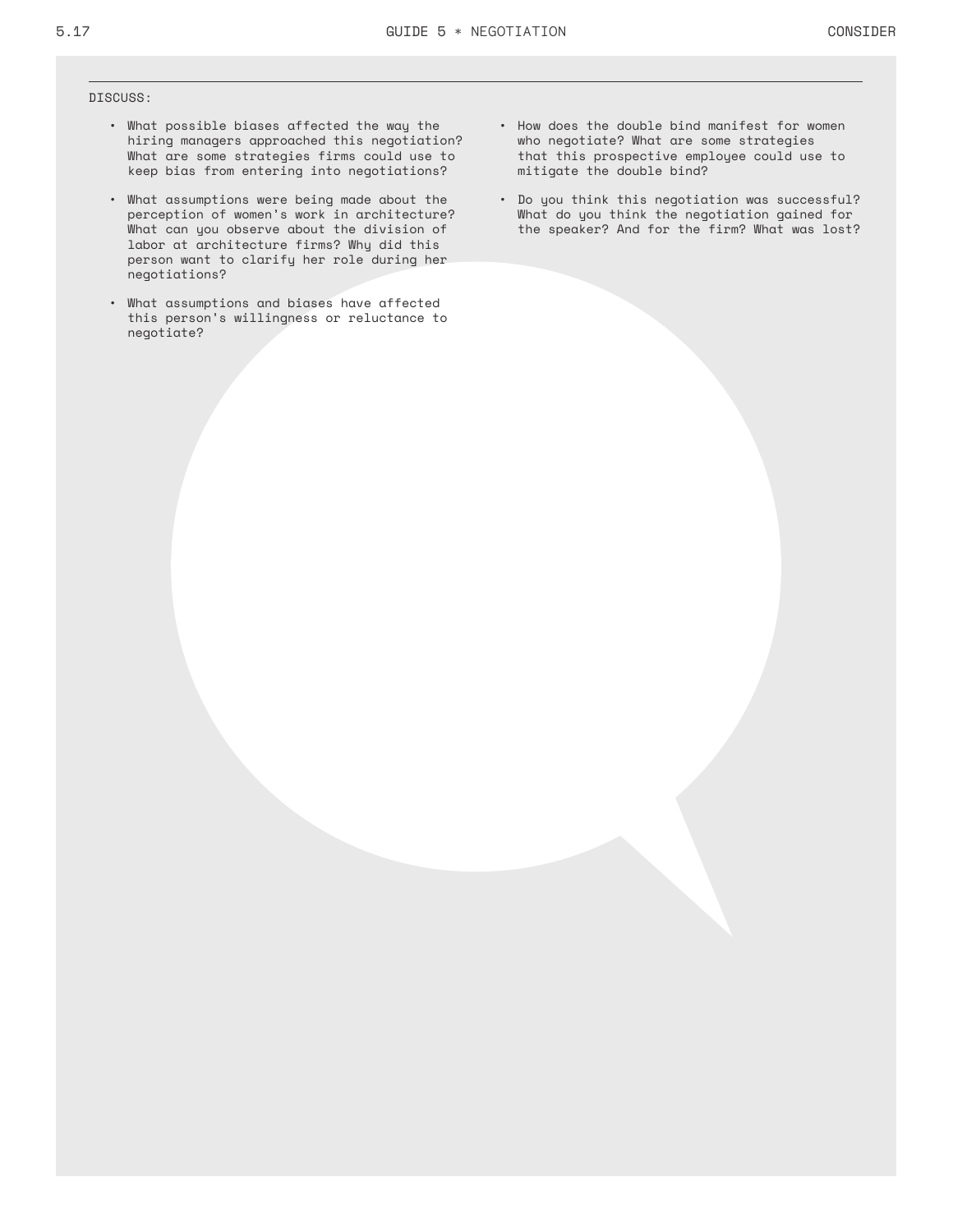# **Consider**

# **UNDERSTANDING YOUR VALUE**

Coming out with a master's degree, even post-recession 2012 when I entered the market full time, the salaries I was being offered were pretty low: sub-\$40,000 a year, graduating with six figures of debt. Each time I was offered a salary, I had to make a counteroffer because I couldn't afford to live in this city and pay back my loans. When I was interviewing at a firm, a friend had just left that office, and she provided great mentorship. I learned I had to do research and talk about business points that made sense: what I was billed out at, minus overhead and profit margin, what percent of my billable hours I should fairly be expected to be compensated for. Talking about how high my rent is might build empathy, but they want to hear about what I've done in the office. Crafting my story, how I was valuable as an employee and contributor was something I had to learn.

I was transitioning from one office to another—that's key for millennials because we're not staying at one place for ten-plus years. Each shift is an opportunity to increase salary. When we're talking to firm principals, they've interviewed hundreds, but this may be only our second or third interview, and they use a lot of power plays. I was asked what my salary was, and I didn't know if I should tell them. They offered me pretty much the same salary, and then later I learned that there was a mandatory extra five hours a week of work at the new firm. It made me feel so devalued. That was a difficult start. I felt blindsided because I didn't know about the requirement for working hours. I probably should have taken a clue that they were all too busy to meet me before I decided to work there. Getting that perspective would have been super valuable.

— Firm Owner, White, Cisgender, Gay, Male, 31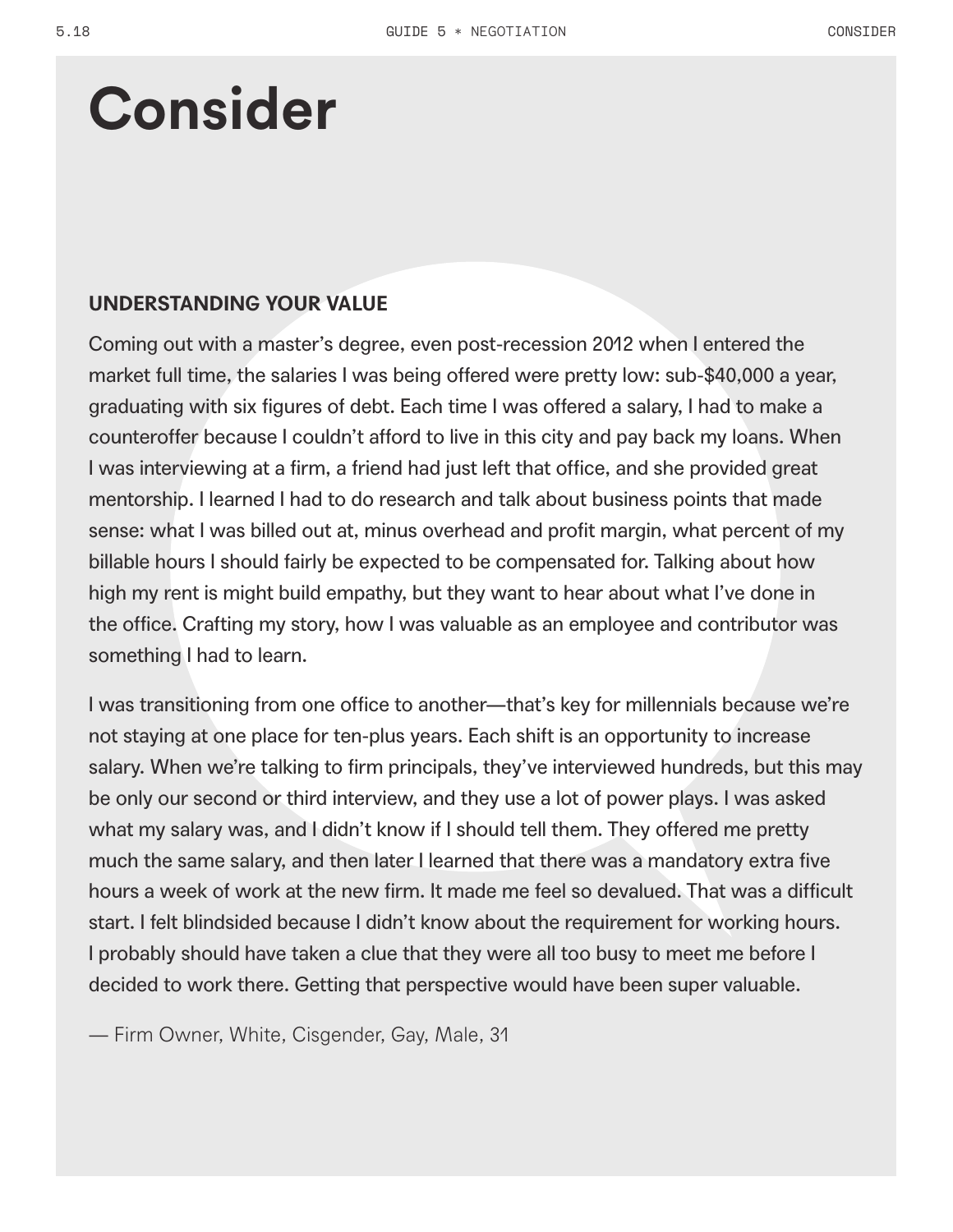#### DISCUSS:

- What did this person mean by "power play"? What responsibility do firms have to offer a living wage? What is the long-term impact on talent retention of offering low starting salaries?
- What responsibility do you think graduating students and emerging professionals have to advocate and negotiate for themselves? How does salary pressure reflect on the profession and on firms?
- How can architecture schools help students hone their negotiation skills? What can the profession or local firms do to support developing these skills in students before they look for jobs?
- What did this person learn about building a business case to achieve successful negotiations? How might generational differences be changing the way we negotiate in architecture or when we negotiate? Do you think gender played a role in this story?
- The speaker felt "blindsided" about an unknown requirement for extra work hours when negotiating, despite doing research. What "clues" would you watch out for prior to or during a negotiation that might affect your decision to take an offer? How can you get the perspective of other employees before taking an offer?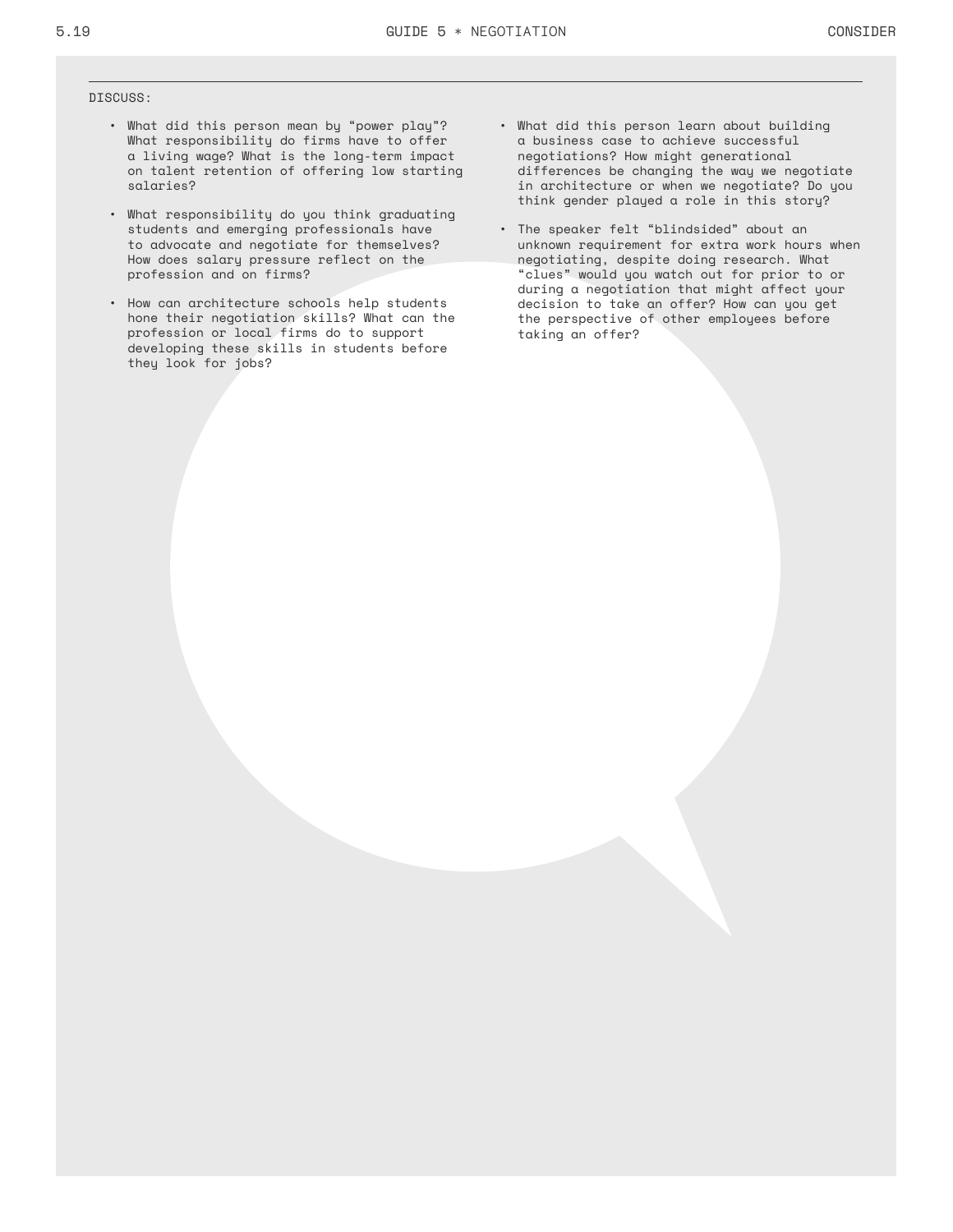# **Resources**

### **NEGOTIATION BASICS**

### **Architect's Essentials of Contract Negotiation – American Institute of Architects, John Wiley & Sons – Ava J. Abramovitz (2002)**

Fundamental handbook of contract negotiation and long-term implementation; addresses the specific role of the architect in relation to all contractual parties.

# **Ask for It: How Women Can Use Negotiation to Get What They Really Want. Linda Babcock and Sarah Laschever. Random House 2008.**

Concrete, step-by-step guidance for people who, because of the double bind, have to consciously moderate how they conduct themselves in a negotiation.

### **Getting to Yes: Negotiating Agreement without Giving In, Revised Edition – Roger Fisher, William Ury, Bruce Patton (2011)**

Classic text based on the work of the Harvard Negotiation Project offers a method for negotiating business and personal situations and conflicts.

# **How to Negotiate Salary: Learn the Best Techniques to Help You Manage the Most Difficult Salary Negotiations and What You Need to Know When Asking for a Raise**

https://www.pon.harvard.edu/freemium/salarynegotiations/

Detailed guidance for successfully navigating employment terms.

### **NEGOTIATION GAP AND DOUBLE STANDARDS**

# **Do Women Avoid Salary Negotiations? Evidence from a Large Scale Natural Field Experiment – National Bureau of Economic Research Andreas Leibbrandt and John A. List (2012)**

https://www.nber.org/papers/w18511

Studies have shown that women are less likely to initiate negotiations unless a job listing specifically notes that the pay is negotiable. Indicating that negotiation is allowed is one way to attract more diverse employees.

# **Getting the Short End of the Stick: Racial Bias in Salary Negotiations – MIT Sloan Management Review – Morela Hernandez and Derek R. Avery (2016)**

https://sloanreview.mit.edu/article/getting-the-short-endof-the-stick-racial-bias-in-salary-negotiations/

Review of both gender and racial differences in salary negotiation. A study on how white versus black job applicants negotiated as well as the effect of the biases, expectations, and perceptions of the employers on the results of the negotiations. Proposes ways companies can address racial bias in negotiations.

# **No Salary Negotiations Allowed – SHRM – Joanne Sammer (2015)**

https://www.shrm.org/hr-today/news/hr-magazine/ Pages/0915-salary-negotiation-bans.aspx

Explains the pros and cons of implementing a nonegotiation policy for hiring; includes alternative options to ensure an equal playing field for negotiation.

# **Social Incentives for Gender Differences in the Propensity to Initiate Negotiations: Sometimes It Does Hurt to Ask – Organizational Behavior and Human Decision Processes – Hannah Riley Bowles, Linda Babcock, Lei Lai (2005)**

https://www.cfa.harvard.edu/cfawis/bowles.pdf Investigates gender differences in willingness to initiate compensation negotiations and outcomes, including differing perceptions of men and women who initiate negotiation.

### **Women Don't Ask: The High Cost of Avoiding Negotiation – and Positive Strategies for Change – Linda Babcock and Sara Laschever (2003)**

Enduring, quintessential, research-based guidance for people (not only women) who wish to develop skill and confidence at negotiating.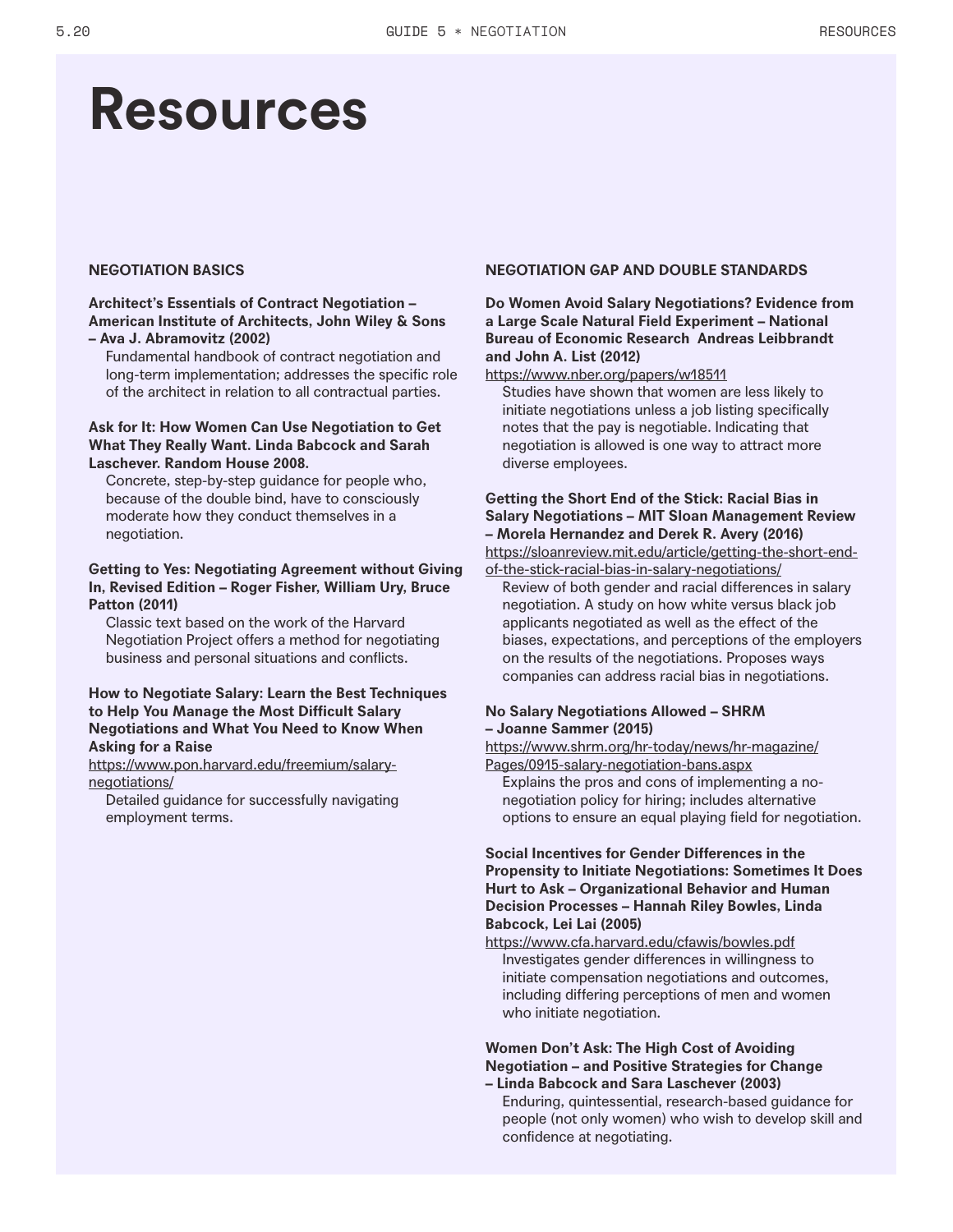# **TOOLS AND TOOL KITS**

# **Harvard Law School Program on Negotiation**

https://www.pon.harvard.edu/free-reports/

Downloadable free reports on a range of relevant topics, including negotiation skills, salary negotiation, BATNA, business negotiations, deal making, conflict resolution, and mediation.

### **Negotiation Skills – Queensland Government**

https://www.business.qld.gov.au/running-business/

marketing-sales/managing-relationships/negotiating/skills Lists tips and strategies for negotiation and lays out the process for a negotiation, including how to proceed when a negotiation fails.

# **Negotiation Advice for Women – Lean In – Ashleigh Shelby Rosette**

### https://leanin.org/negotiation

Series of four videos with tips on how to approach a negotiation, including both general advice and tips for counteracting the specific stereotypes that women face in negotiating.

### **Women's Leadership Edge**

http://www.womensleadershipedge.org/ A wide array of tools to help organizations support, advance, and retain women, with parallels in engineering and law.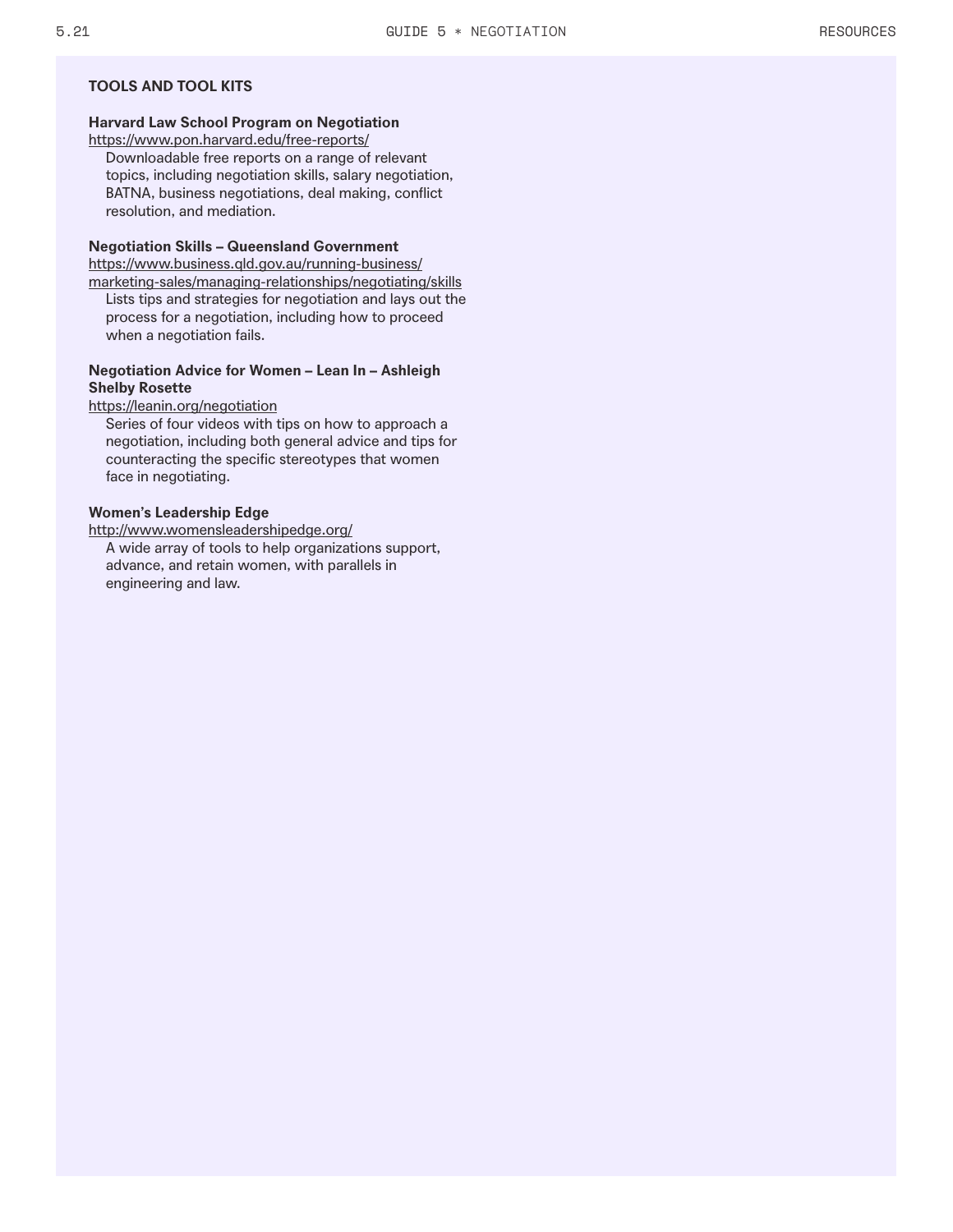# **Notes**

1. Robert Fisher, William Ury, and Bruce Patton, *Getting to Yes: Negotiating Agreement without Giving In,* rev. ed. (New York: Penguin Books, 2011).

2. Morela Hernandez and Derek R. Avery, "Getting the Short End of the Stick: Racial Bias in Salary Negotiations," *MIT Sloan Management Review*, June 15, 2016, https:// sloanreview.mit.edu/article/getting-the-short-end-of-thestick-racial-bias-in-salary-negotiations/; and Christine L. Exley, Muriel Niederle, and Lise Vesterlund, "Knowing When to Ask: The Cost of Leaning In," NBER Working Paper Series, National Bureau of Economic Research, December 2016, https://www.nber.org/papers/w22961. pdf.

3. "Negotiation," *Parlour Guides to Equitable Practice,* 2014, https://www.archiparlour.org/wp-content/ uploads/2014/05/Guide7-Negotiation.pdf.

4. "Three Types of Power in Negotiation," *Harvard Law School Program on Negotiation*, 2019, https://www.pon. harvard.edu/daily/negotiation-skills-daily/types-of-powerin-negotiation/.

### 5. Ibid.

6. Hernandez and Avery, "Getting the Short End of the Stick;" and Hannah Riley Bowles, Linda Babcock, and Lei Lai, "Social Incentives for Gender Differences in the Propensity to Initiate Negotiations: Sometimes It Does Hurt to Ask," Organizational Behavior and Human Decision Processes 103, no. 2007 (June 24, 2005): 84– 103.

7. Katie Shonk, "Women Negotiators and Barriers to the Bargaining Table," *Harvard Law School Program on Negotiation*, November 5, 2018, https://www.pon.harvard. edu/daily/conflict-resolution/women-and-negotiationbarriers-to-getting-to-the-table/; and Carl O. Word, Mark P. Zanna, and Joel Cooper, "The Nonverbal Mediation of Self-fulfilling Prophecies in Interracial Interaction," *Journal of Experimental Social Psychology* 10, no. 2 (1974): 109–120. https://www-sciencedirect-com.ezp1.lib.umn. edu/science/article/pii/0022103174900596.

8. Linda Babcock and Sara Laschever, *Women Don't Ask: The High Cost of Avoiding Negotiation and Positive Strategies for Change* (London: Bantam Press, 2007).

9. Hernandez and Avery, "Getting the Short End of the Stick."

10. Ibid.

11. Annelise Pitts et al., *Equity by Design: Voices, Values, Vision! 2018 Equity in Architecture Survey Early Findings Report* (San Francisco: AIA San Francisco and Equity by Design Committee, 2019), https://issuu.com/annelisepitts/ docs/eqia\_2018\_early\_findings.

12. Bowles, Babcock, and Lai, "Social Incentives for Gender Differences," 84–103.

13. Ibid.

14. Ibid.

15. Ibid.

16. Cynthia G. Emrich et al., *Role Negotiation and the Pursuit of Hot Jobs*, 2016, https://www.catalyst.org/ knowledge/role-negotiation-and-pursuit-hot-jobs.

17. Babcock and Laschever, *Women Don't Ask.*

18. Roy Maurer, "Salary Negotiations Aren't Happening as Much as You'd Think," SHRM, February 20, 2018, https://www.shrm.org/resourcesandtools/hr-topics/ talent-acquisition/pages/salary-negotiations-are-nothappening.aspx.

19. Babcock and Laschever, *Women Don't Ask.*

20. Ibid.

21. "Negotiation," *Parlour Guides.*

22. Emrich et al., *Role Negotiation*; American Institute of Architects (AIA), "Diversity in the Profession of Architecture," Executive Summary 2016, http:// content.aia.org/sites/default/files/2016-05/Diversity-DiversityinArchitecture.pdf; and American Institute of Architects (AIA) and Shugoll Research, "Diversity in the Architecture Profession," (Washington D.C.: American Institute of Architects, 2015).